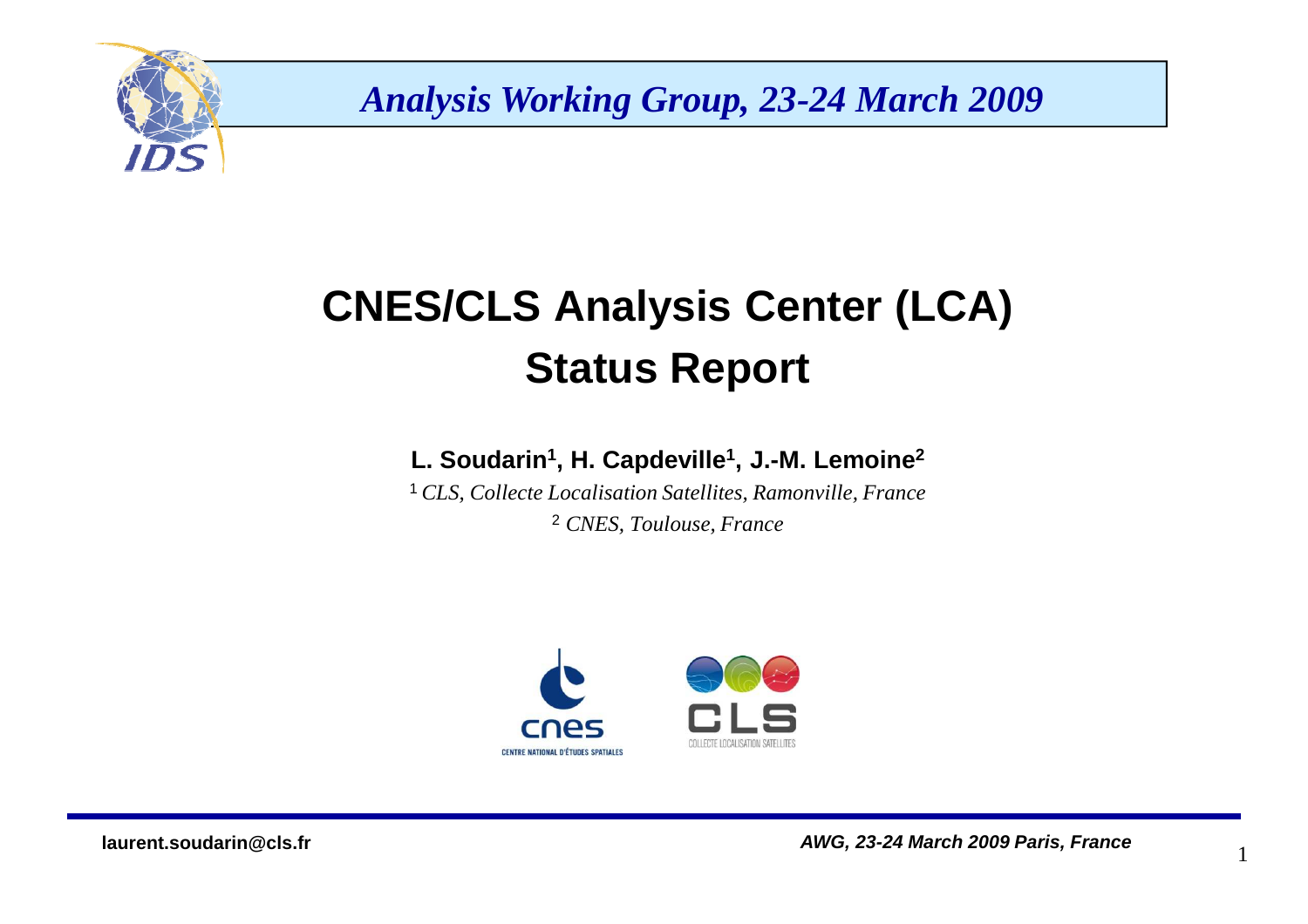### **Data Analysis**

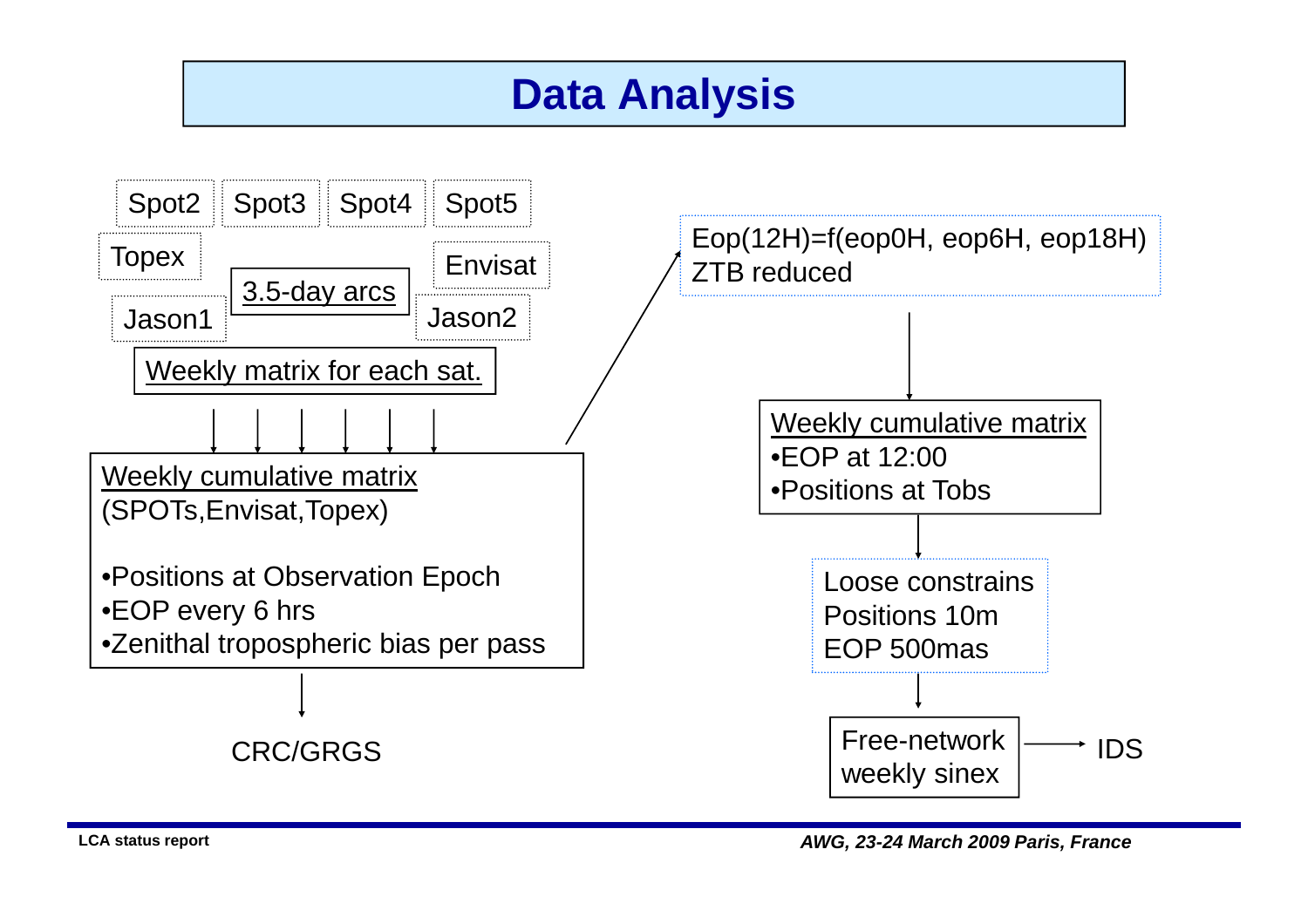# **Model and analysis standards (1)**

- $\bullet$ Gravity field = EIGEN\_GL04S\_ANNUAL with drift terms
- $\bullet$  Tidal forces :
	- •Solid earth: model of IERS2003 conventions
	- •Ocean: FES2004 (with admittance)
	- •Atmosphere: ECMWF
- $\bullet$  Atmospheric gravitational attraction: computed from 6h ECMWF 3D pressure grids over land, inverted barometer model over the ocean
- $\bullet$ Atmospheric density = DTM94
- $\bullet$  Solar radiation pressure: albedo +IR pressure values
	- $\bullet$ Before 2000/07/01: mean monthly values
	- •From 2000/07/01: interpolated from 6-hour grids from ECMWF
- Satellite Center of Mass Antenna Phase Center: computed
- $\bullet$ Satellite physical model = IDS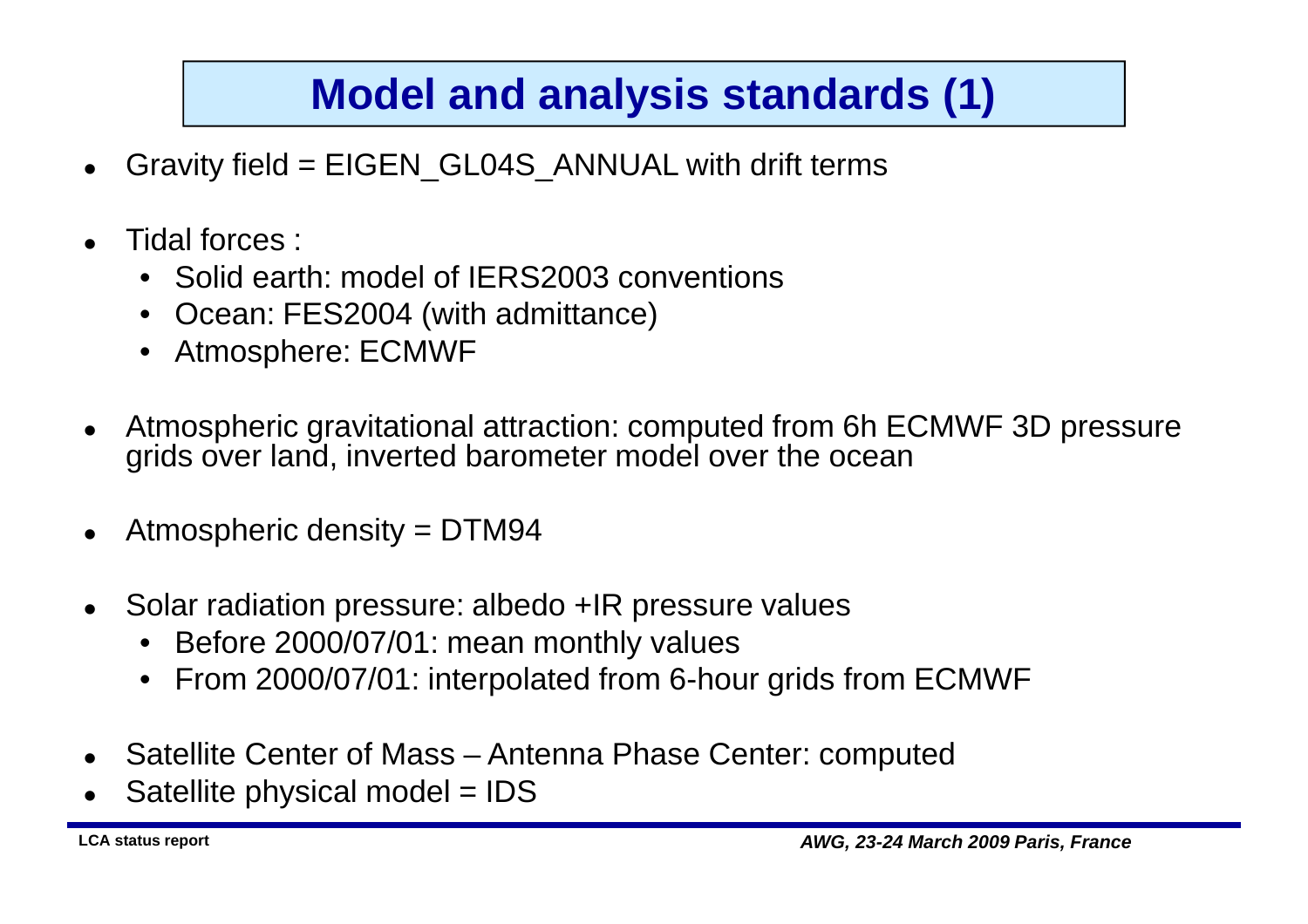# **Model and analysis standards (2)**

- Station displacements:
	- •atmospheric loading= from 6h ECMWF 3D pressure grids
	- $\bullet$ ocean loading= Amplitudes and phases from FES2004
	- •Solid earth : Wahr model (IERS Conventions 2003)
	- Pole tide : applied (IERS, 2003)
- Troposphere:
	- Before 2002 (before week 1144): DORIS met data
	- After 2002 (from week 1144): Dry and wet a priori ZTD interpolated from 6-hour grids derived from ECMWF meteorological model (available from 2002)
	- Mapping function: Guo & Langley
- EOP: a priori EOP05C04 polar motion
- $\bullet$ Stations Positions and Velocities: ITRF/DPOD2005
- $\bullet$ Cut-off: 12 deg all satellites; Down-weighting law under 20 deg
- $\bullet$ Arc lengths: 3.5 days
- $\bullet$ GINS version 8.2d2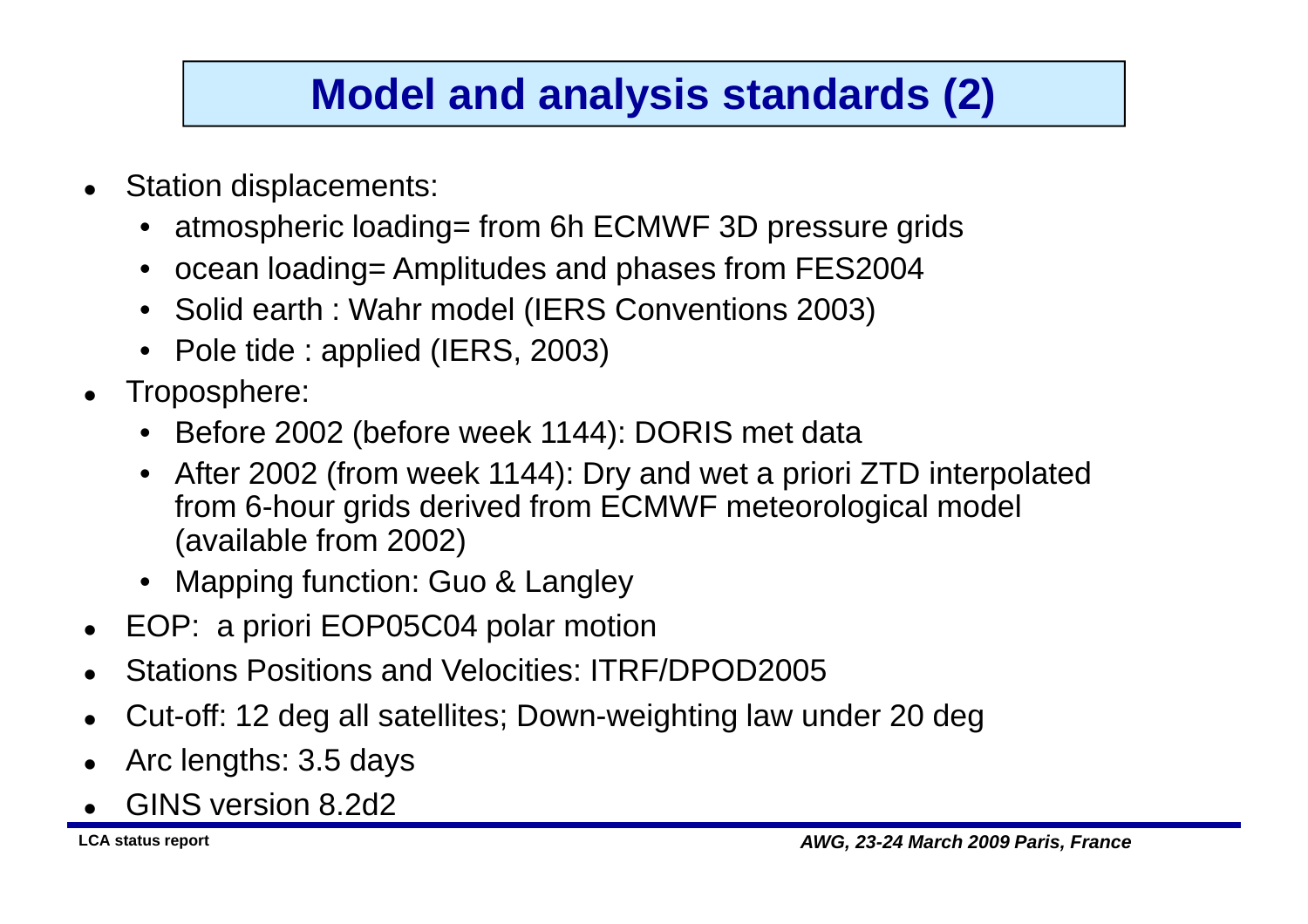# **Participation to ITRF2008**

1993/01/03-2009/01/03 = week 678 to 1512 = 834 weeks

805 weekly combined SINEX created29 weekly combined matrices still to create

Among 805 weekly combined SINEX created,

123 could be reprocessed after investigation: arcs with higher residuals, higher number of eliminated data, higher number of data…

Among the 29 matrices still to create,4 (3+1): problem with Spot2 (divergence)3 (1+2): problem with Spot2 (weeks 908; 1130-1131)2: problem with Spot3 (weeks 848-849) 4 (2+2): problem with Spot4 (weeks 1124-1125; 1138-1139)1: problem with Topex (week 1025)15 (14+1): no data for Spot3 in DORIS 1.0 format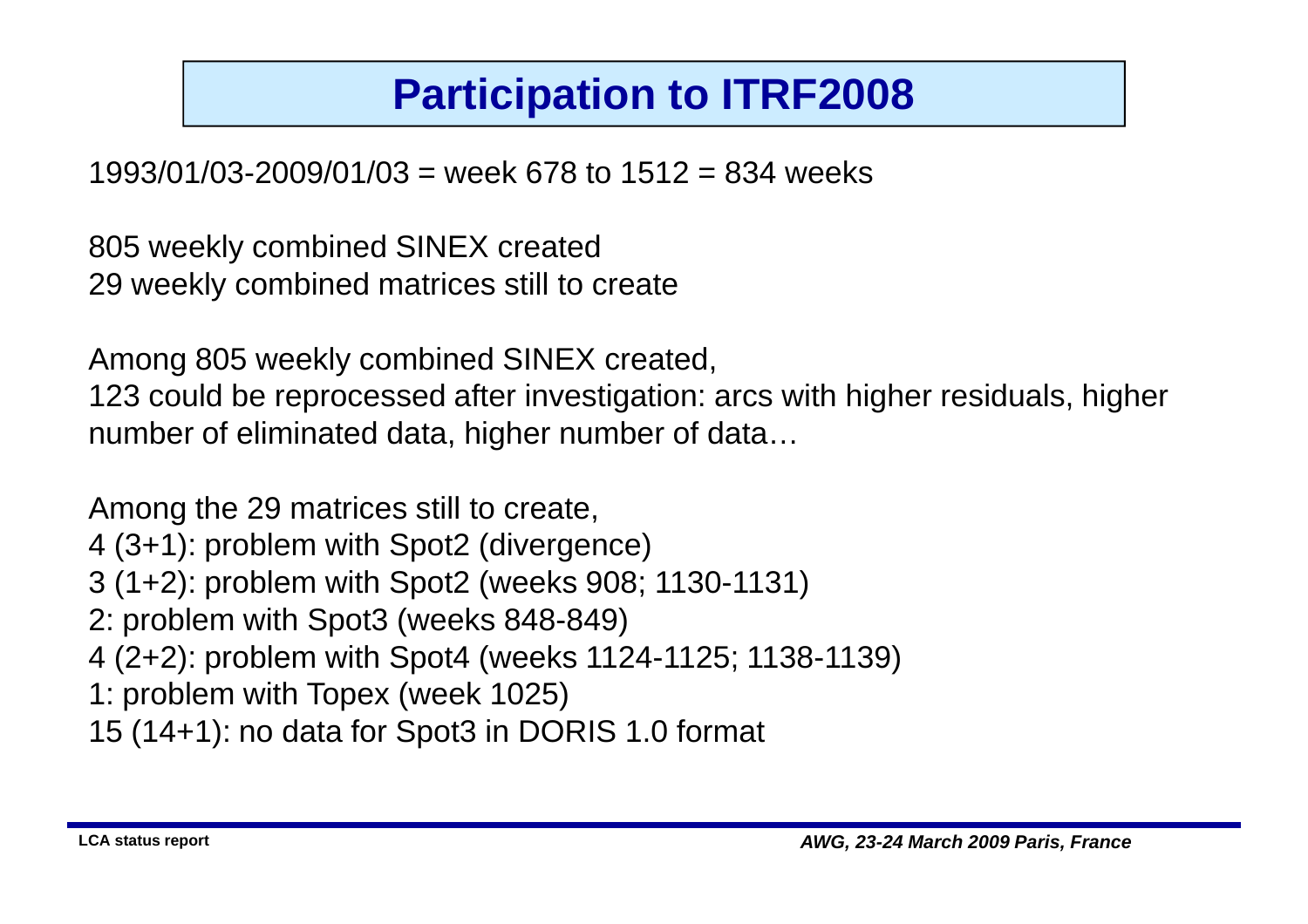# **Participation to ITRF2008**

lcawd20: 1993/01-2008/12 -with atmospheric loading correction-series available at CDDIS (682 files, 123 still to deliver)

lcawd21: 1993/01-2008/12 -atmospheric loading correction removed-complete series available at CDDIS (805 files)

lcawd22: 2008/07-2008/12 -atmospheric loading correction removed-with Jason2-provided to JJV (25 files, 1 still missing)

NB: 1993-2008 sp1 orbits for Spot-2,-3,-4,-5, Topex, Envisat and Jason2 available at CDDIS

**LCA status report**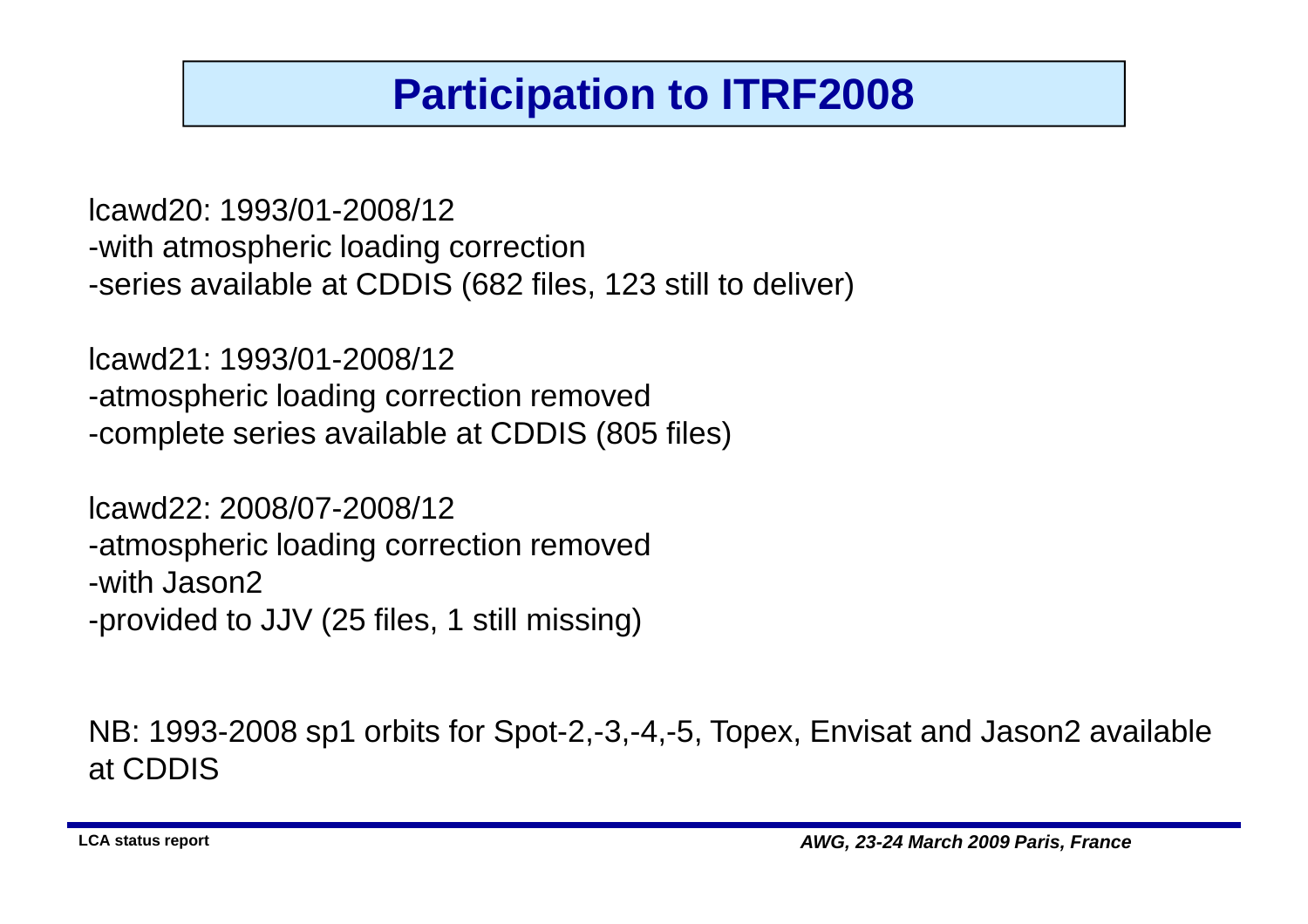# **Atmospheric loading correction**

The position correction due to the atmospheric loading is applied at the observation level from 6-hour time series derived from the ECMWF met grids.

To form the lcawd21 series without the atmospheric loading, a mean value is computed for each week from the 6h time seriesand removed from the initial station coordinates in the weekly<br>parmal matrices befare the solution is obtoined normal matrices before the solution is obtained.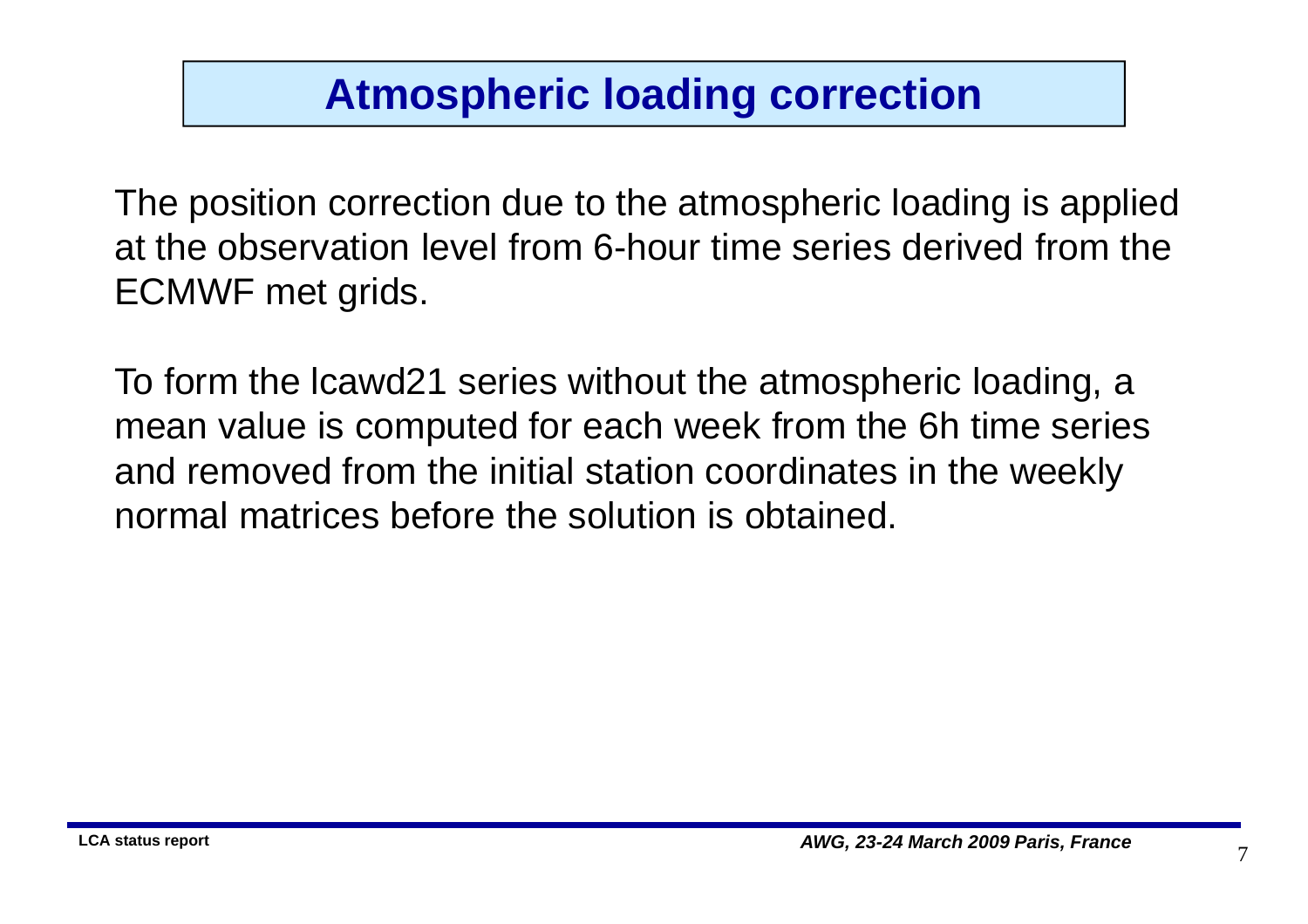#### **Atmospheric loading correction**

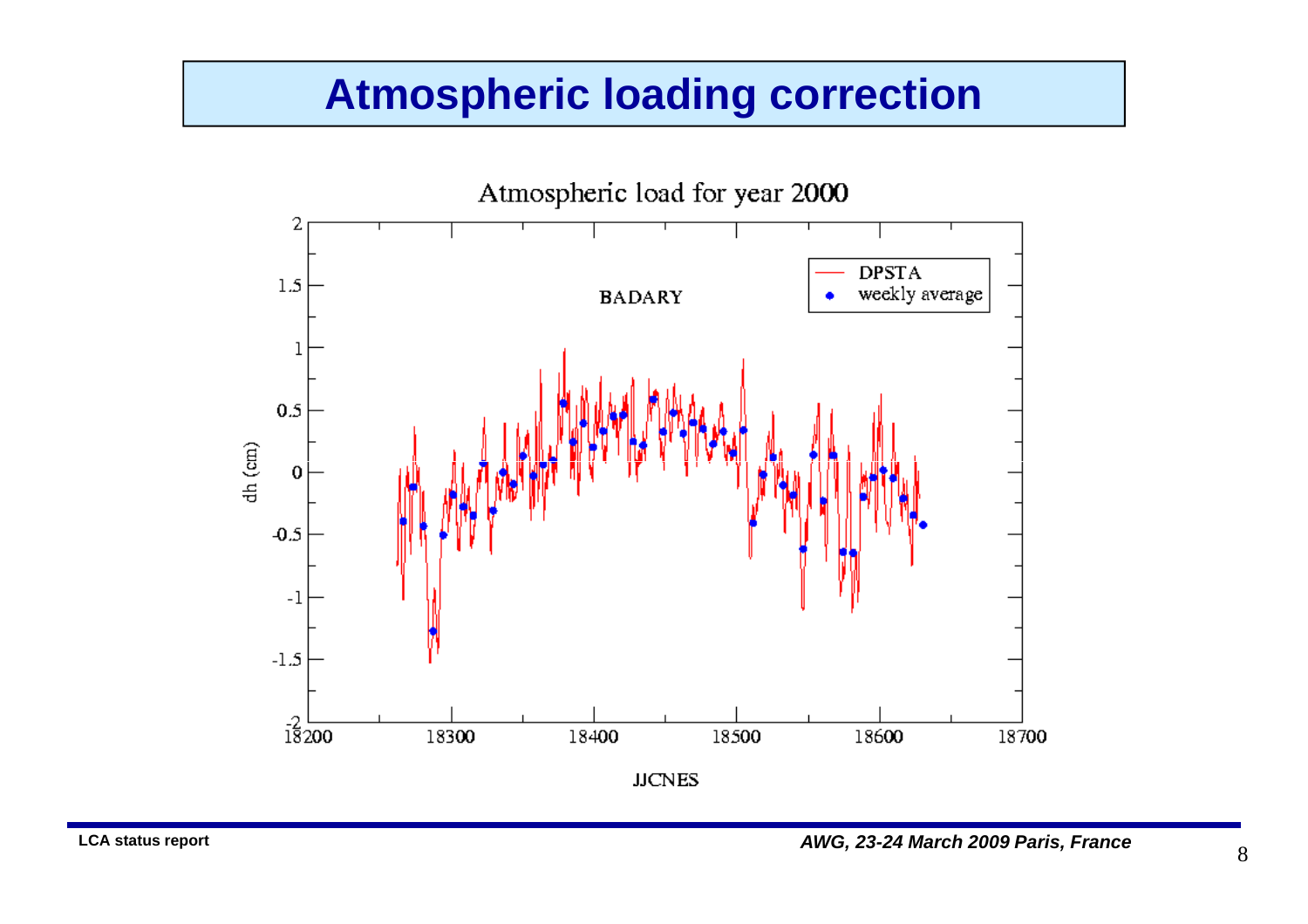#### **Atmospheric loading correction**

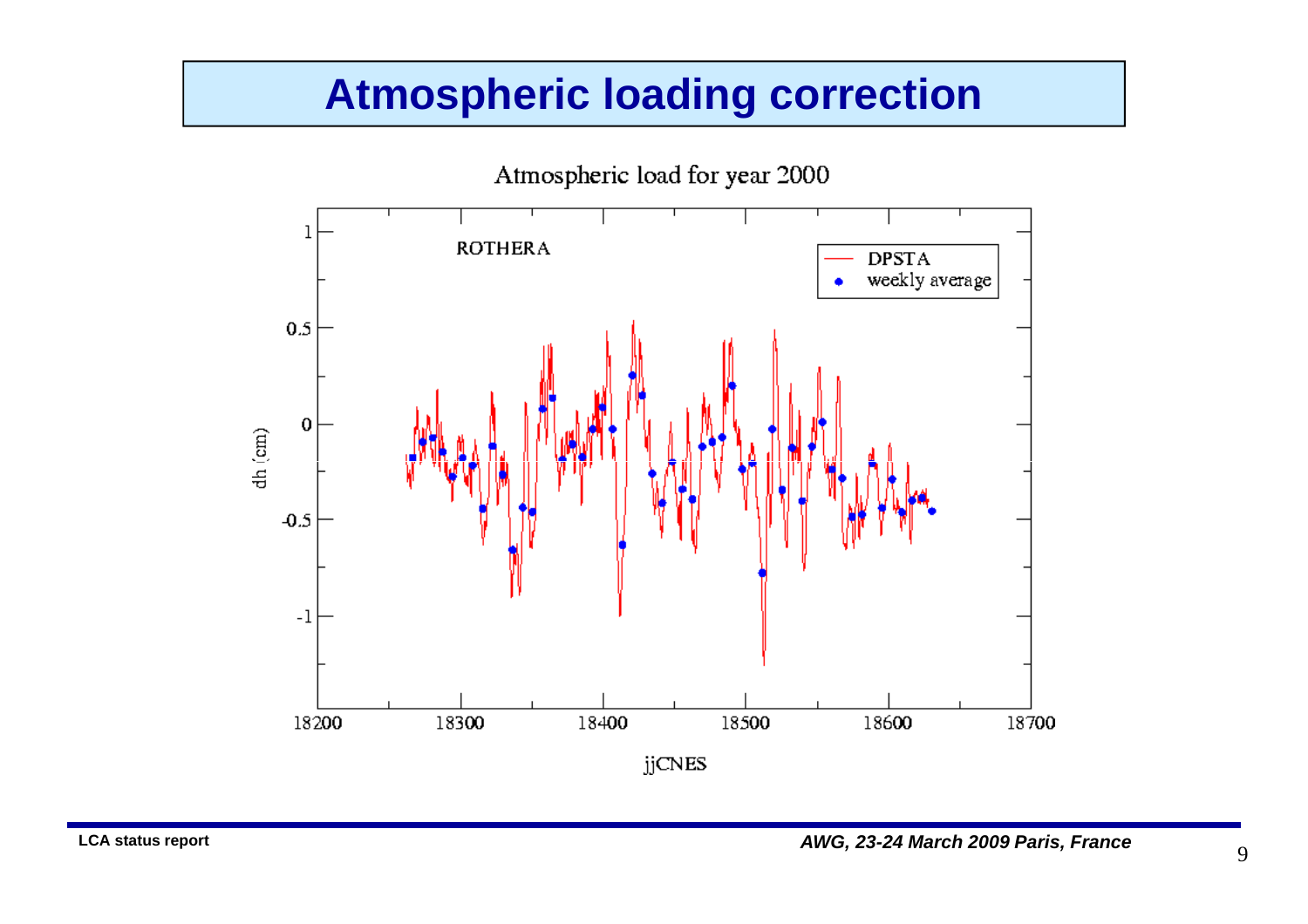#### **Orbit fit residuals**



**LCA status report**

**AWG, 23-24 March 2009 Paris, France**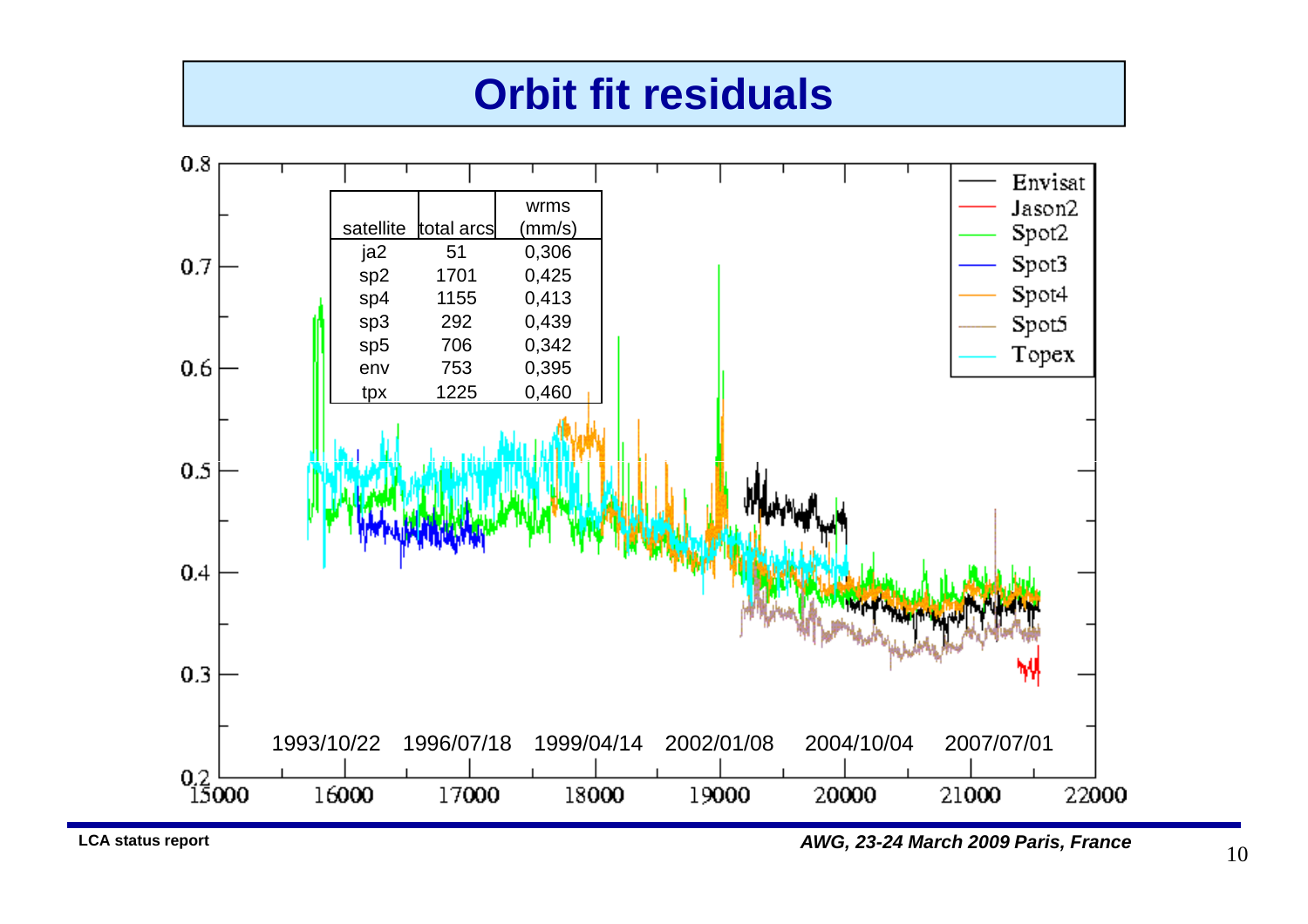#### **DORIS residuals and number of measurements**

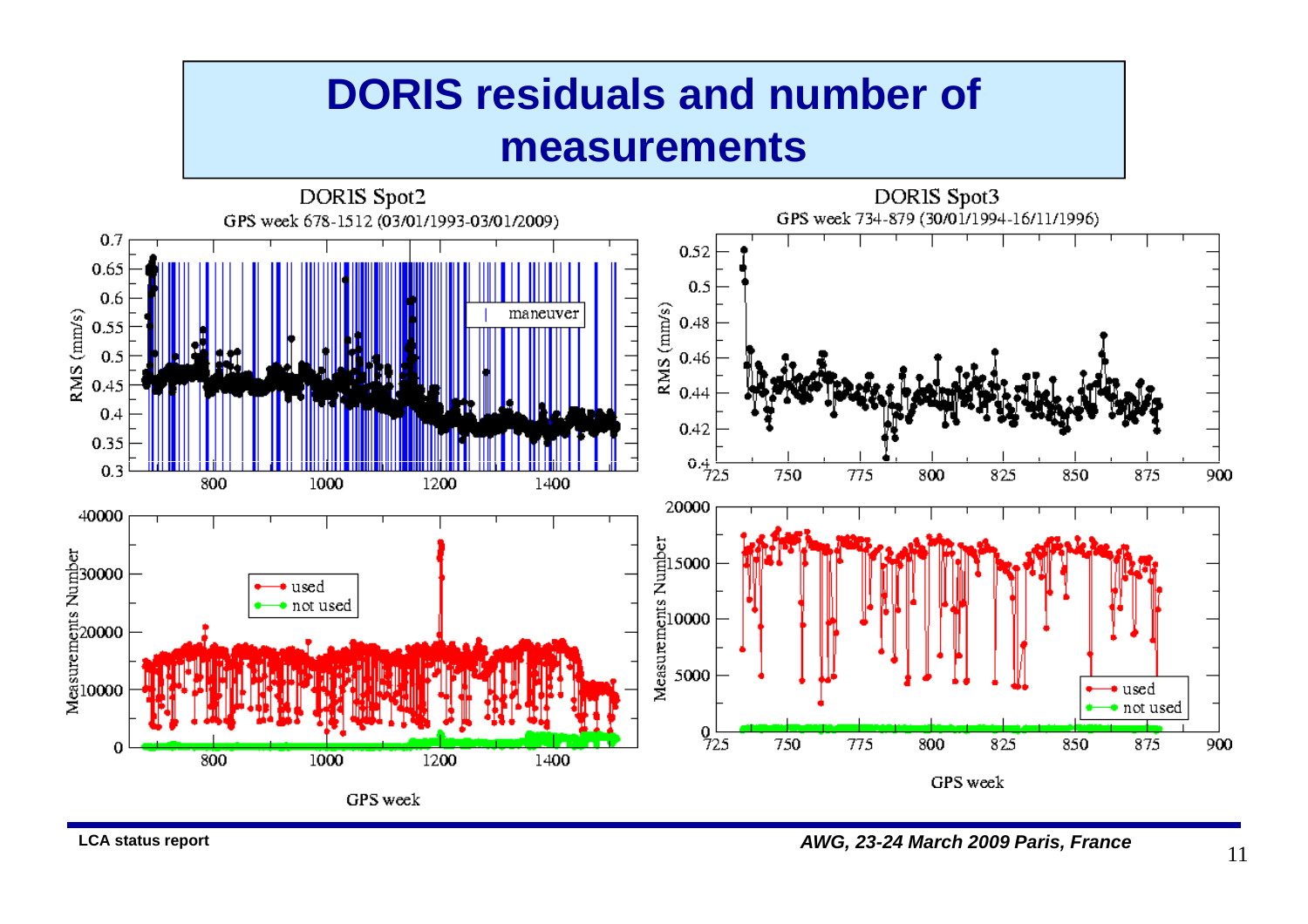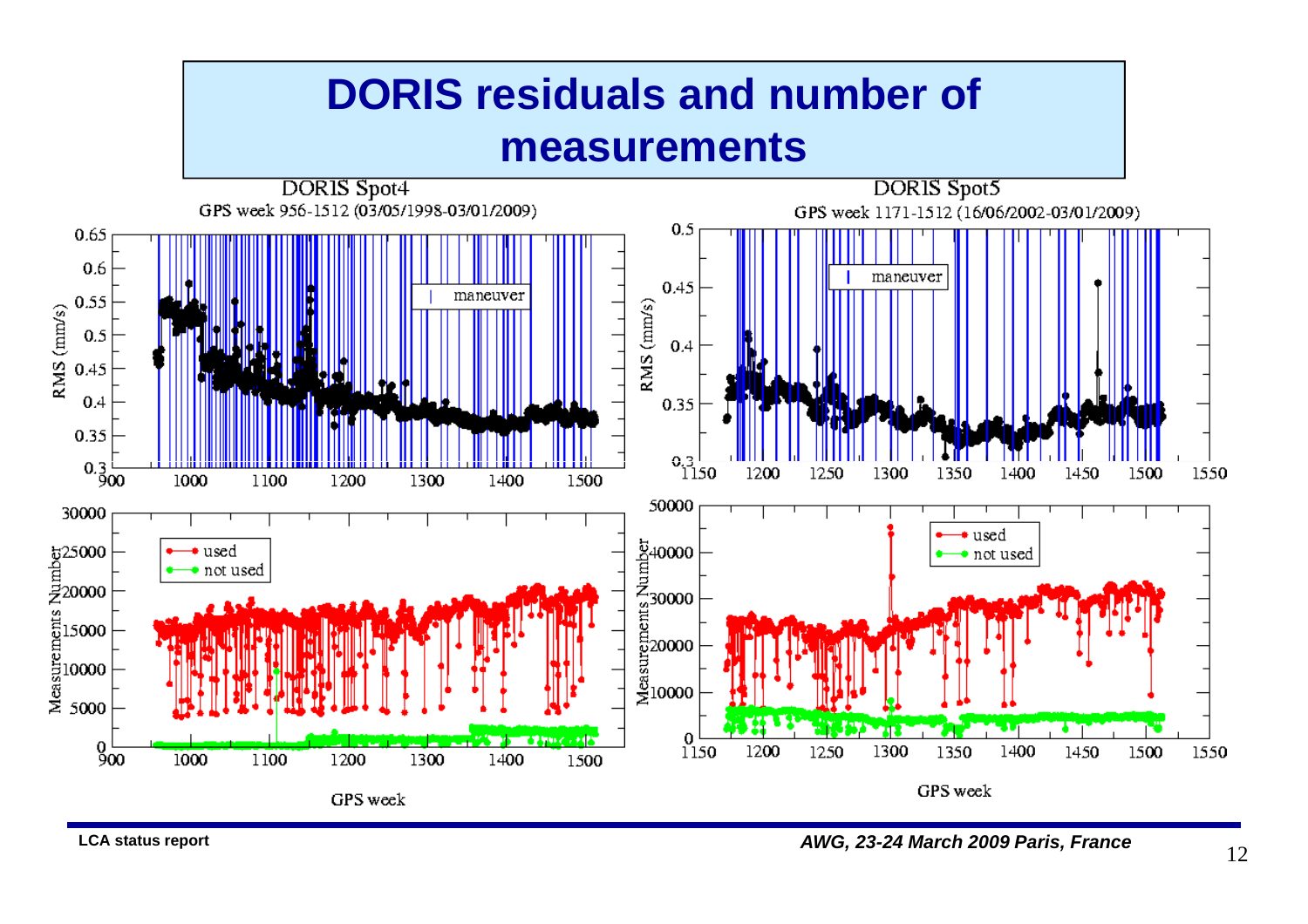## **DORIS residuals and number of measurements**

DORIS Topex **DORIS Envisat1** 0.6 0.55 RMS (mm/s)  $0.5$ RMS (mm/s)  $0.5$ 0.45 maneuve:  $0.4$  $0.4$ 0.35  $0.3$  $\overline{700}$  $800$  $900$  $1000$  $\boxed{1100}$  $\boxed{1200}$ 1300  $0.3 \frac{1}{1150}$ 1200 1550 1250 1300 1350 1400 1450 1500 30000 40000  $\bullet$  used b25000<br>
E20000<br>
E20000<br>
E15000<br>
E310000<br>
E5000 not used Messurements Number<br>20000<br>10000<br>0000  $\bullet$  used  $\bullet$  not used 0  $\overline{0}$  $800$ 1000 1200 1200 1300 1400 1500 GPS week GPS week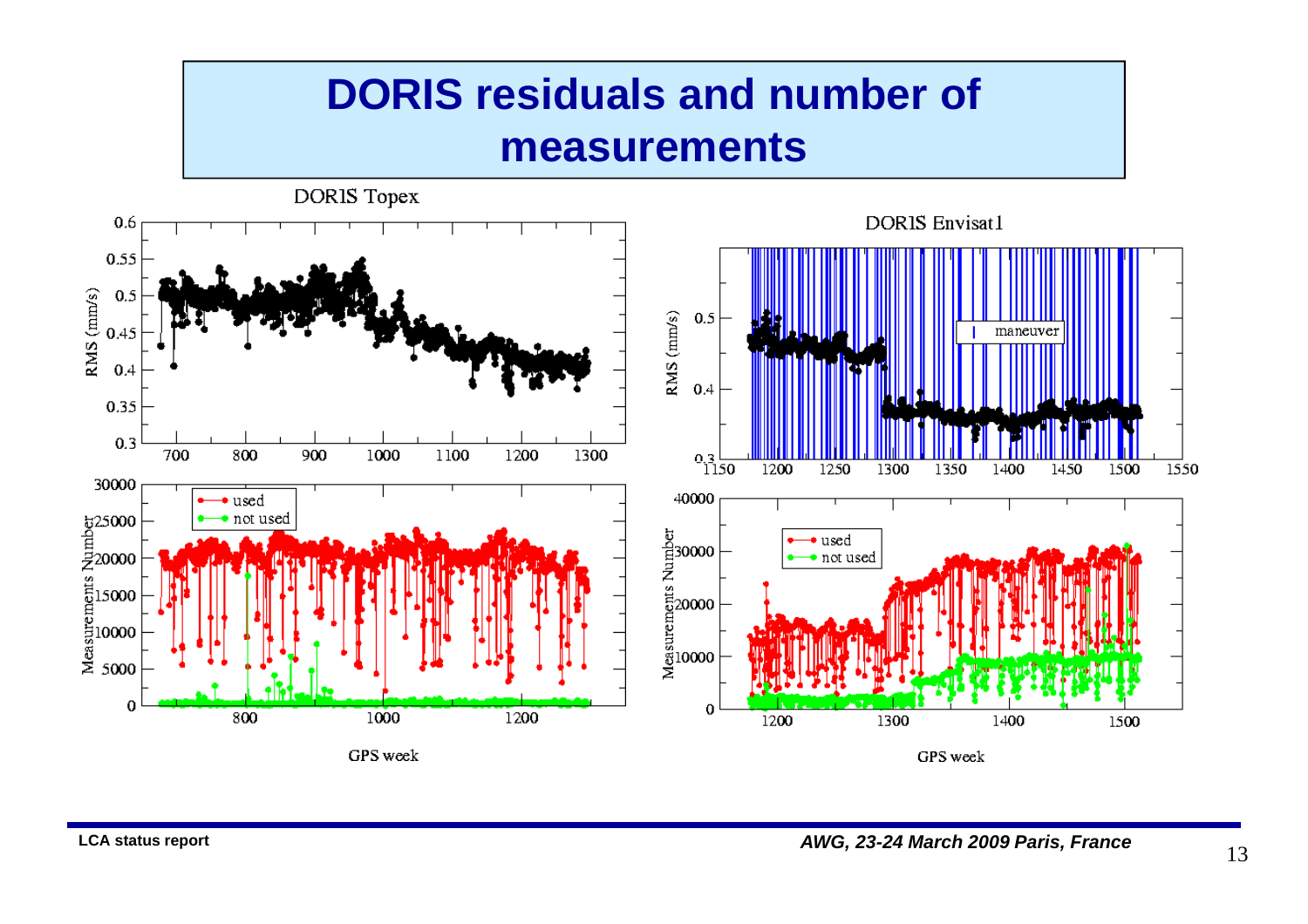## **SLR residuals and number of measurements**

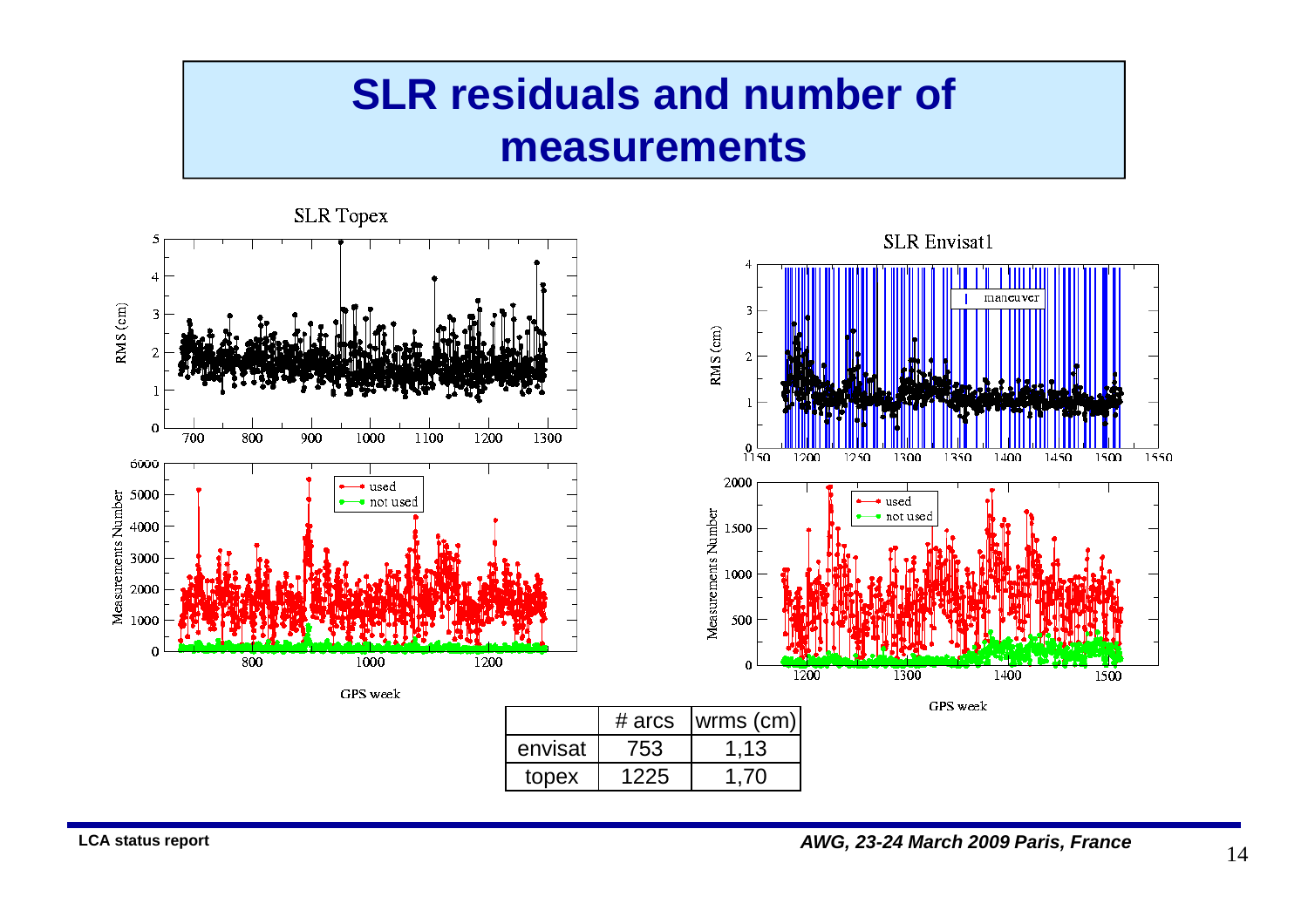**Solar Pressure Coefficients** 5 Spot2 Spot3 Spot4 4 Spot5 Topex Envisat 3 Jason2 2 satellite avg std dev  $|a2 \t| 0,87 \t| 0,02$  $\mathbf 1$  $sp2$  1,15 0,31  $sp4$  1,16 0,42  $\bf{0}$ sp3  $1,15$  0,23 sp5 | 1,17 | 0,26 env |  $1,29$  |  $0,30$  $-1$ tpx 0,98 0,16 1993/10/22 1996/07/18 1999/04/14 2002/01/08 2004/10/04 2007/07/01 $\frac{-2}{15000}$ 16000 17000 18000 19000 20000 21000 22000 jjCNES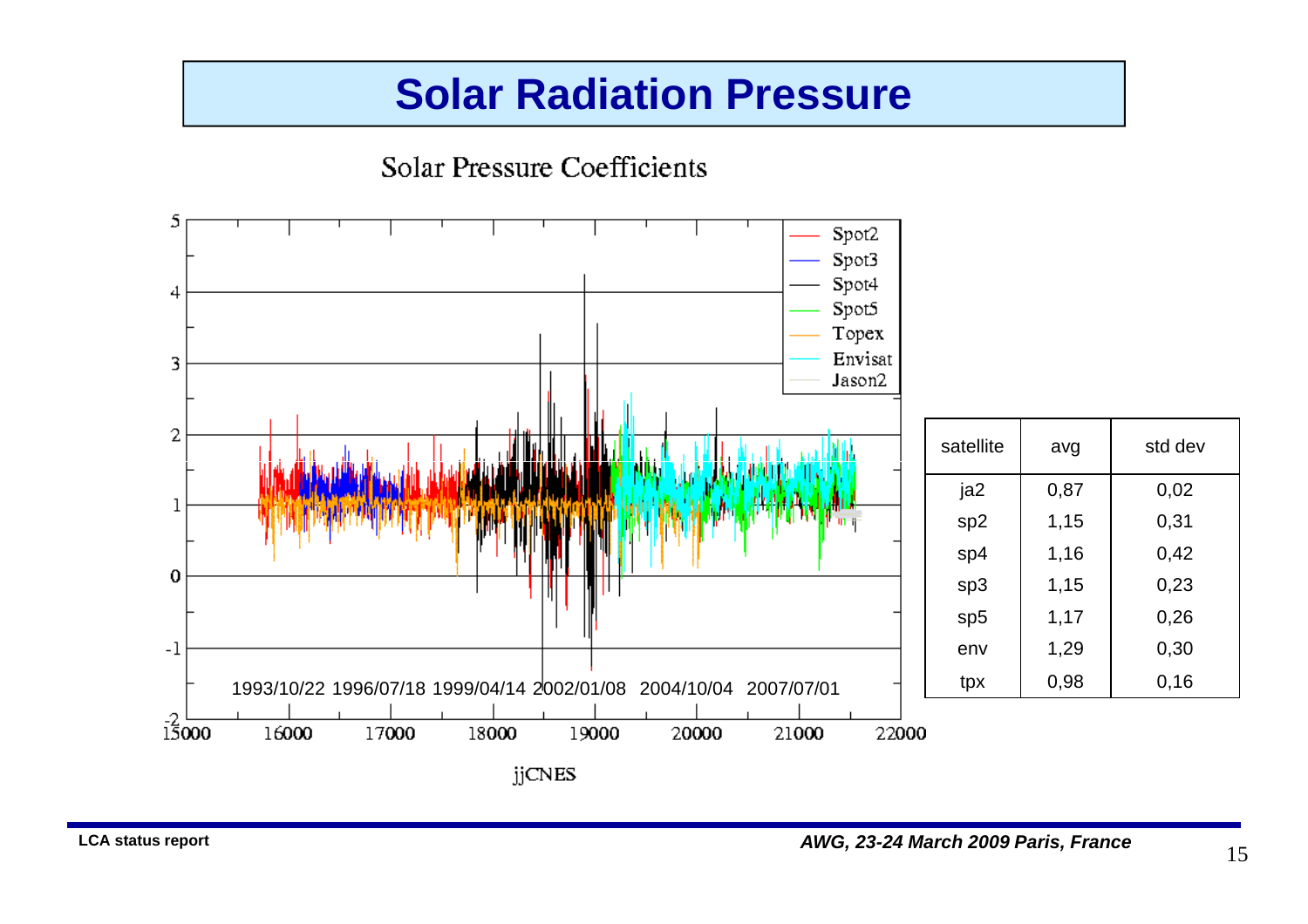Solar Pressure Coefficients

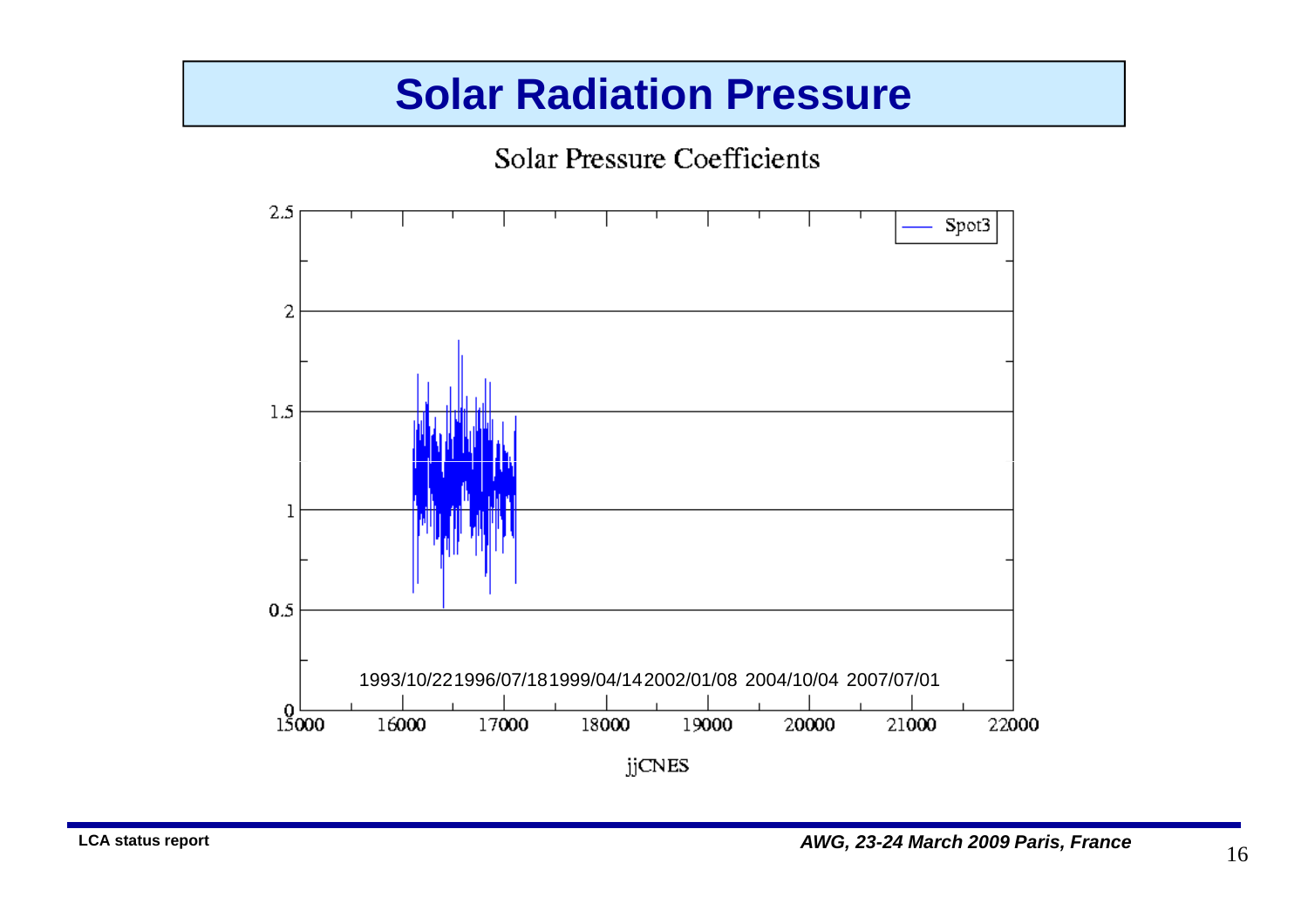Solar Pressure Coefficients

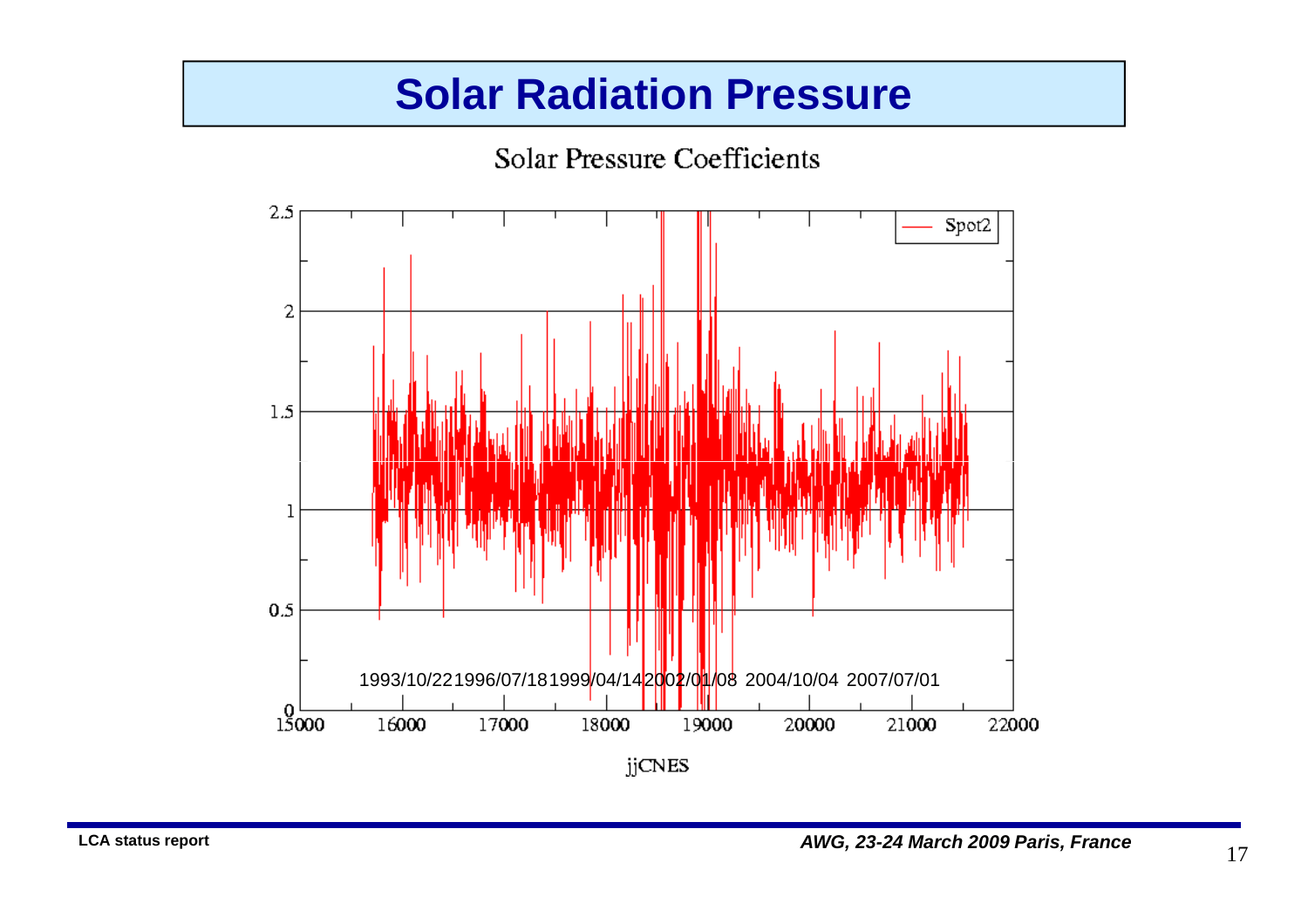

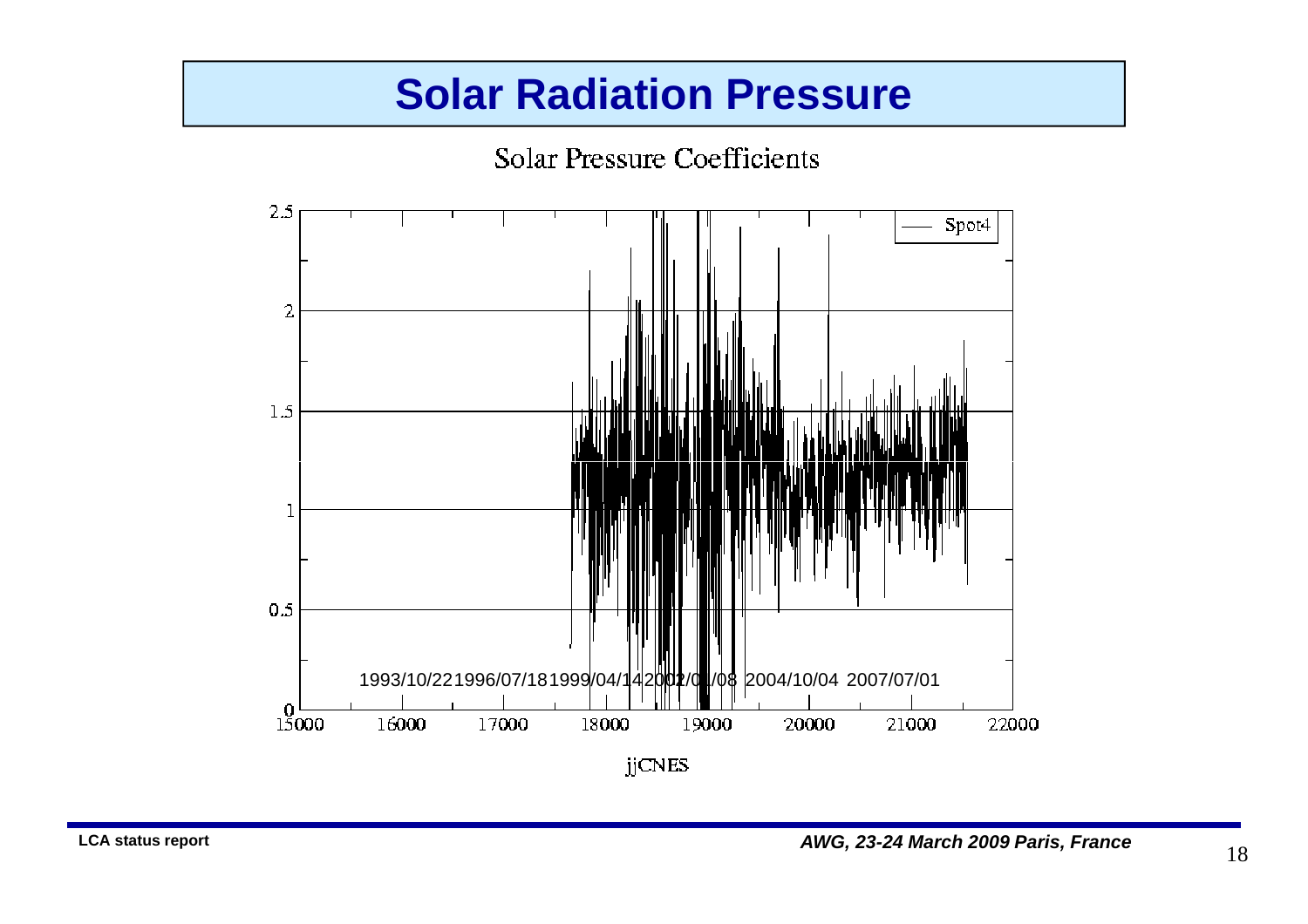Solar Pressure Coefficients

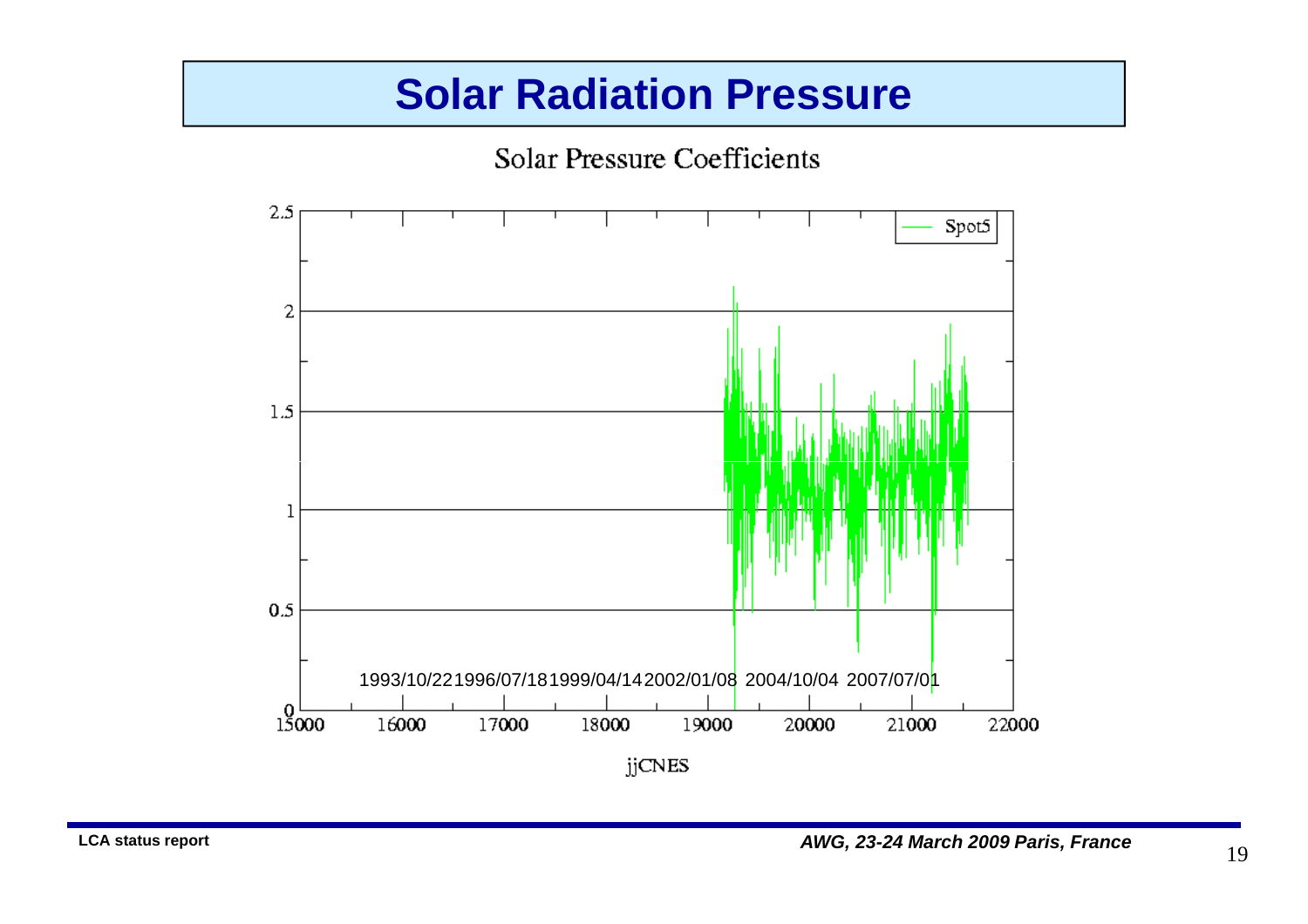Solar Pressure Coefficients

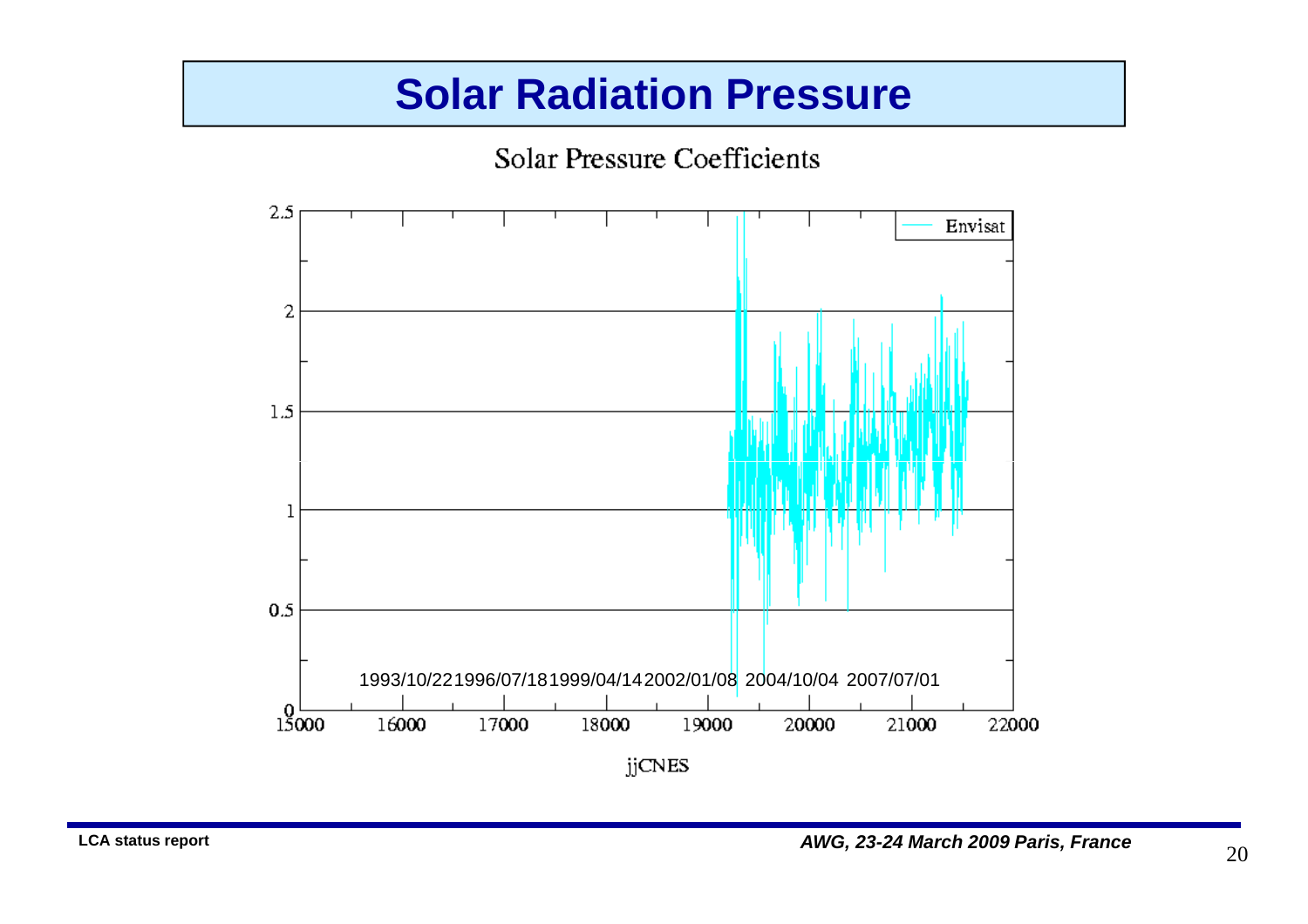Solar Pressure Coefficients

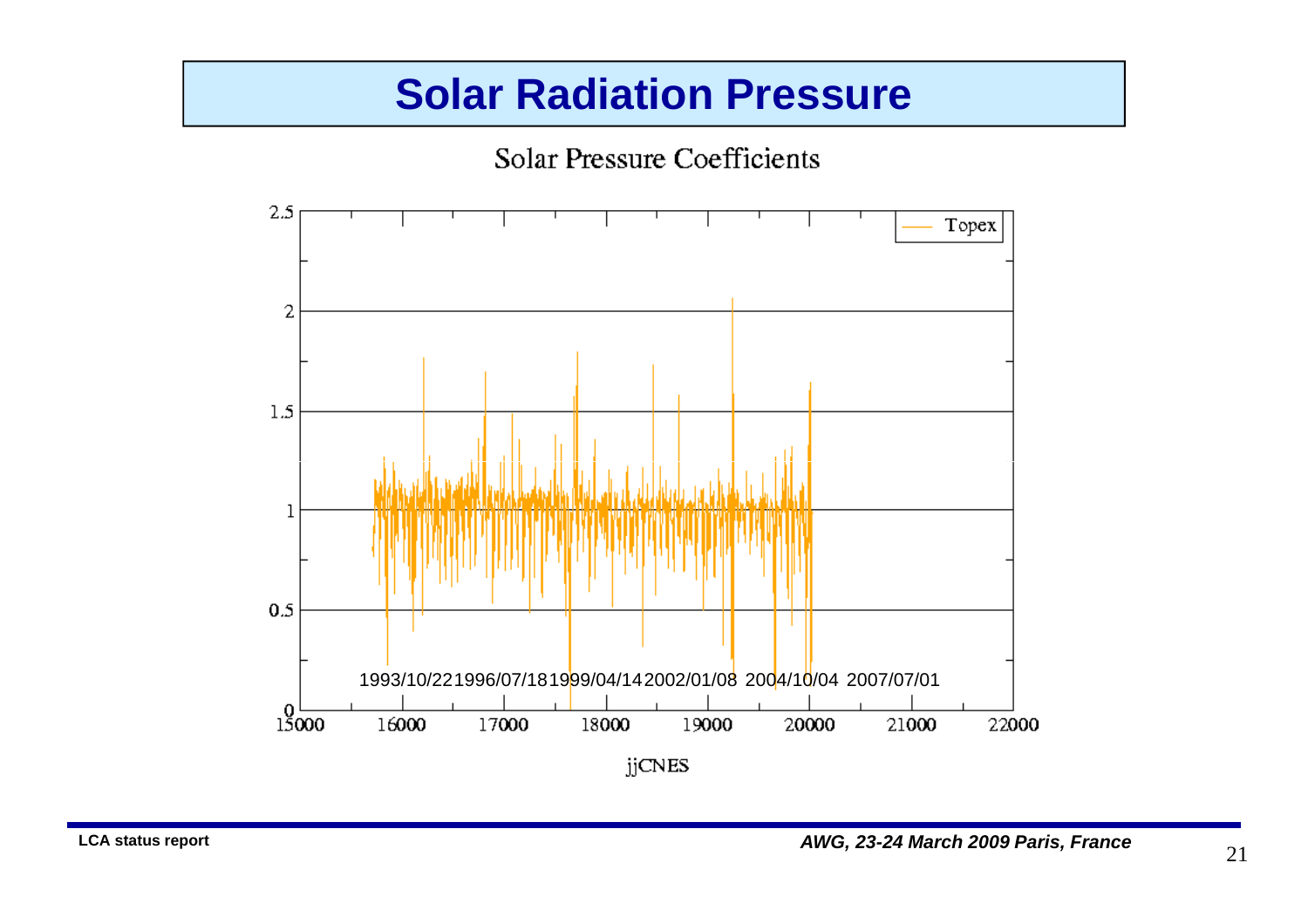Solar Pressure Coefficients

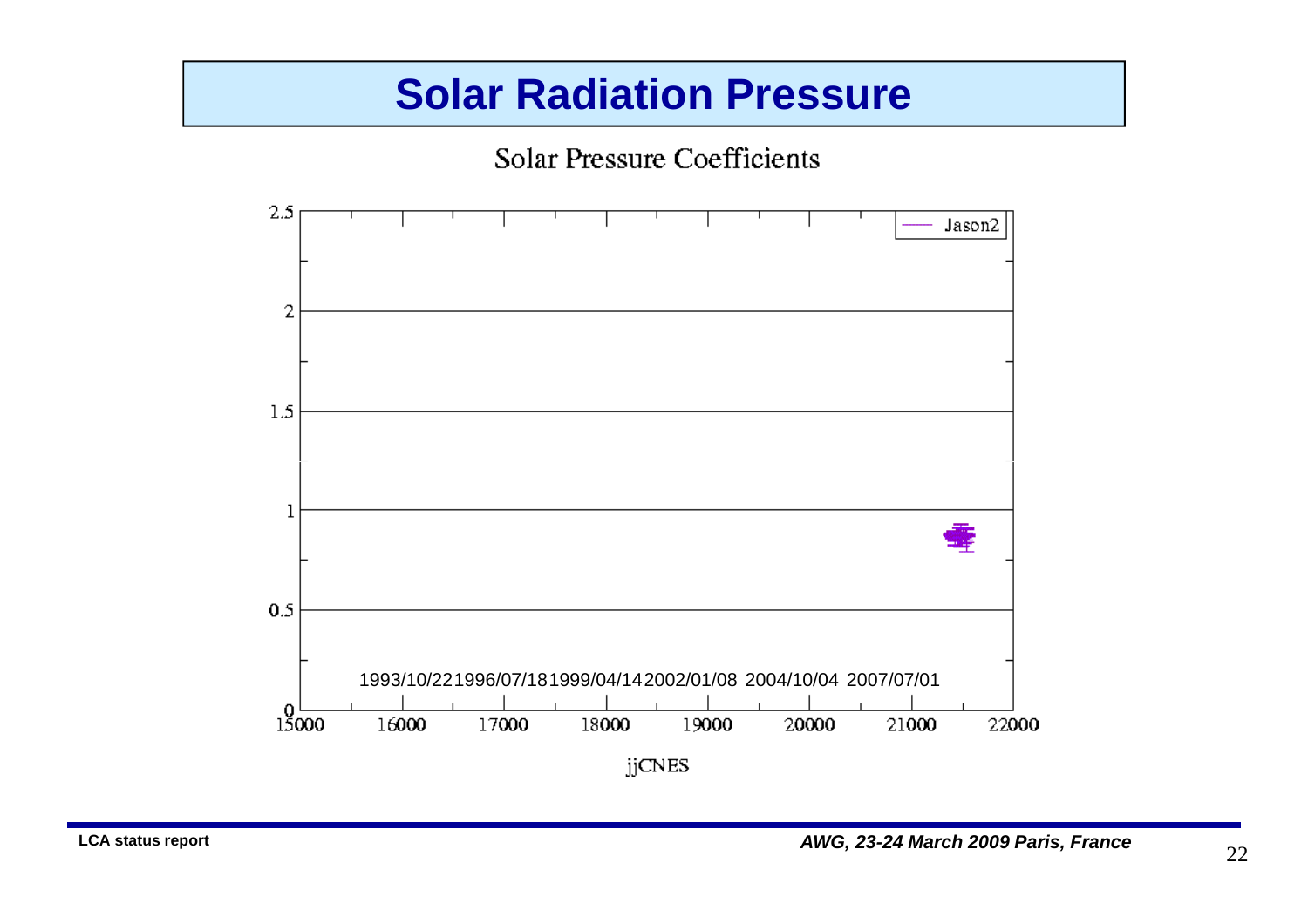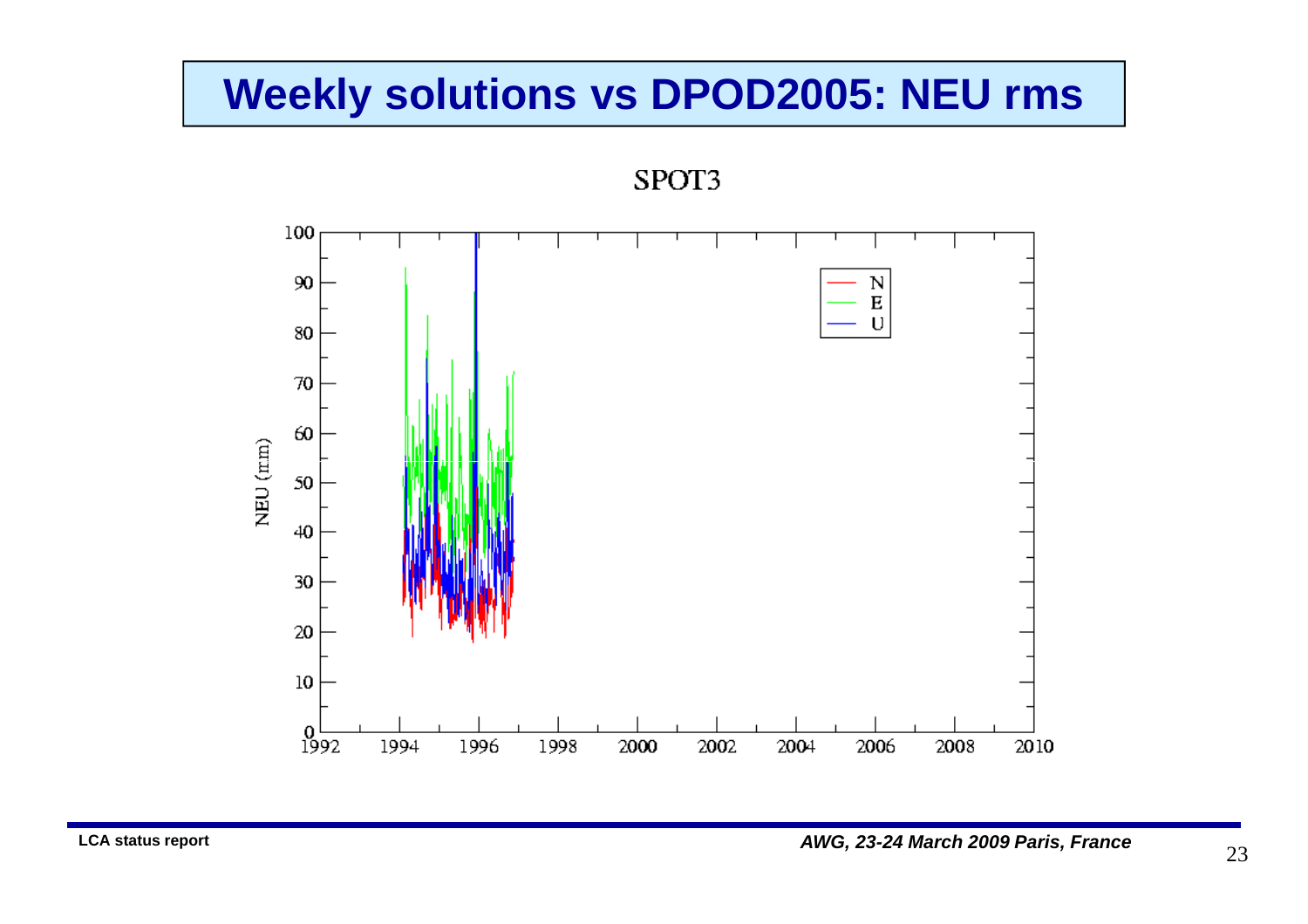

SPOT<sub>2</sub>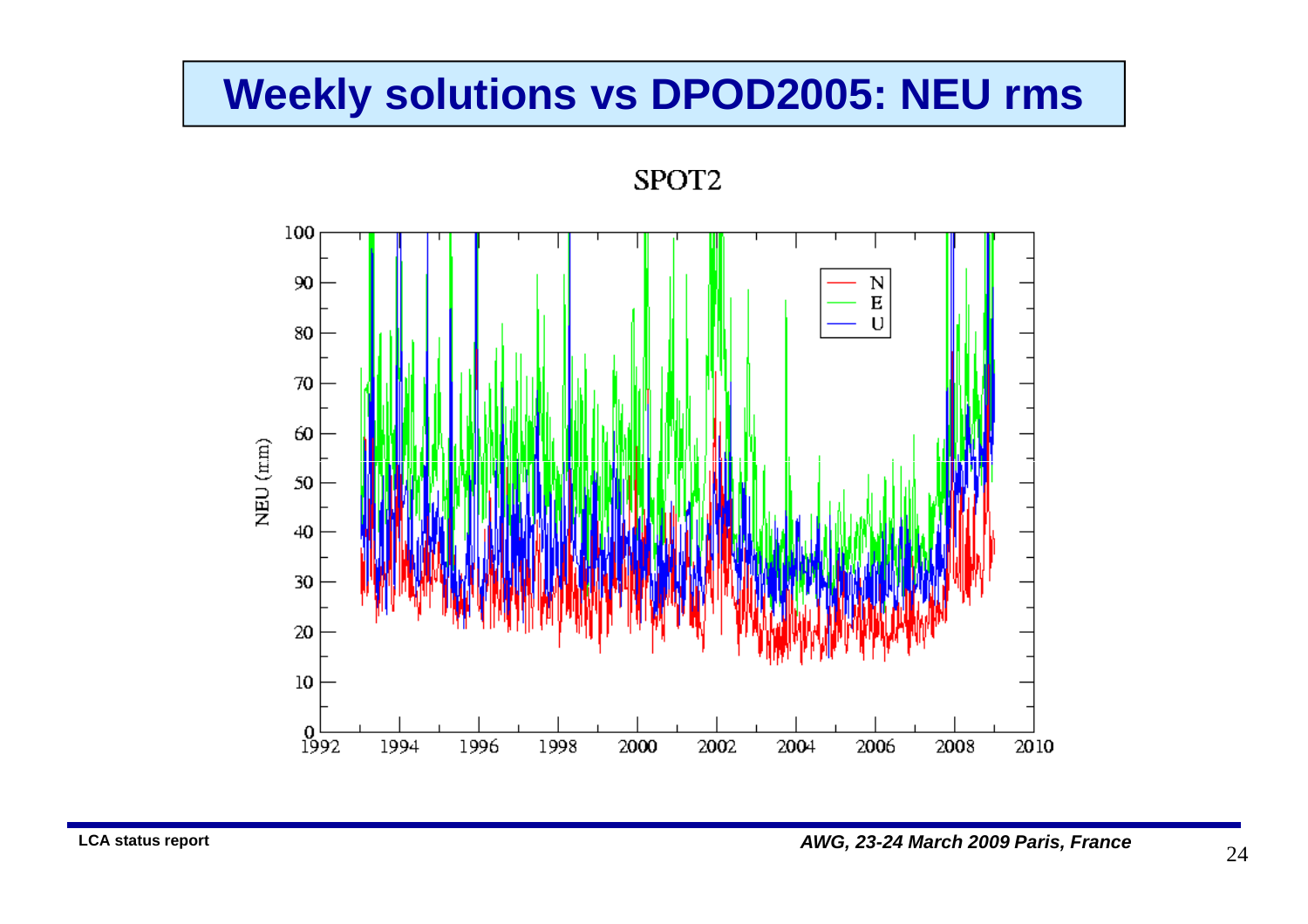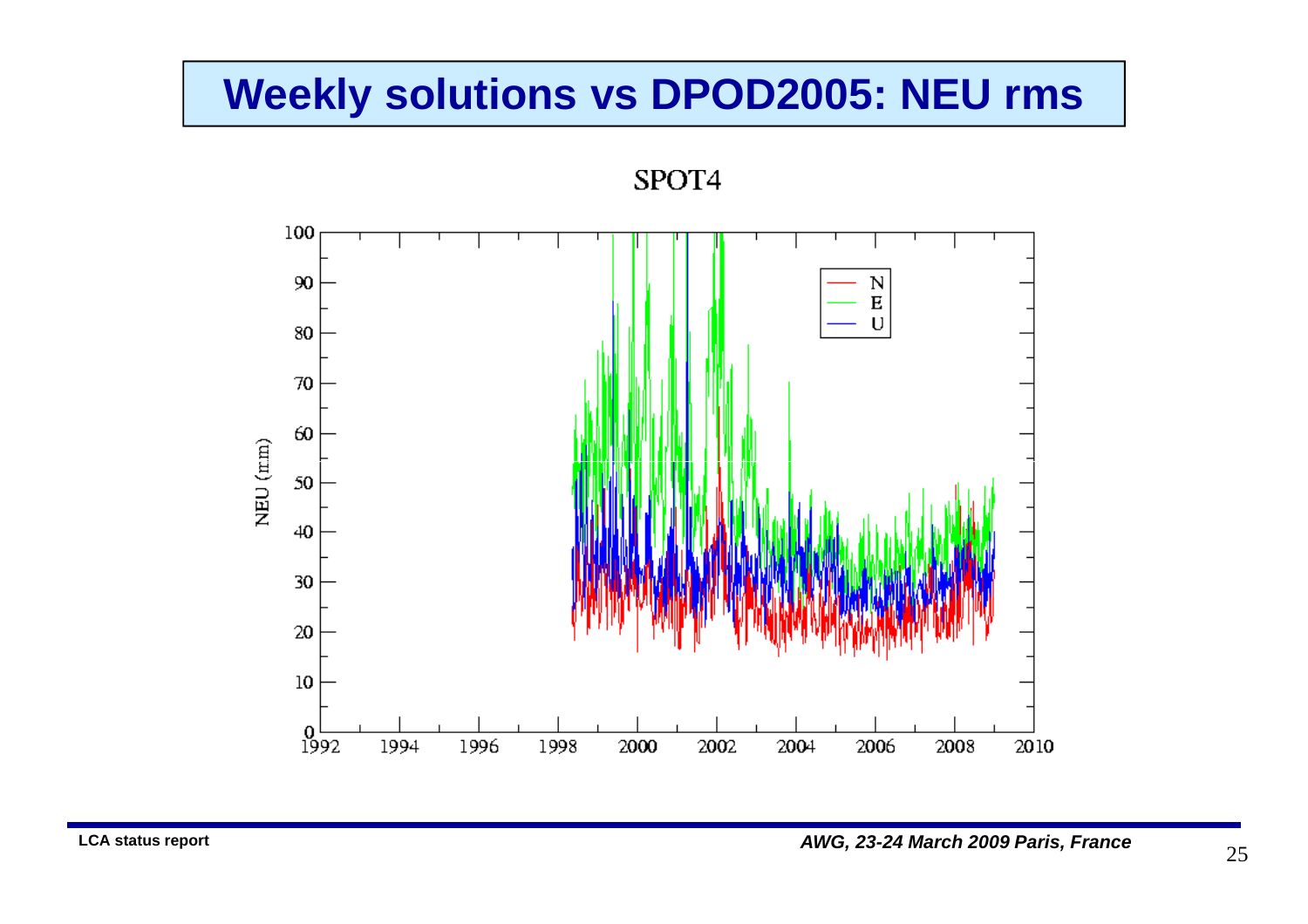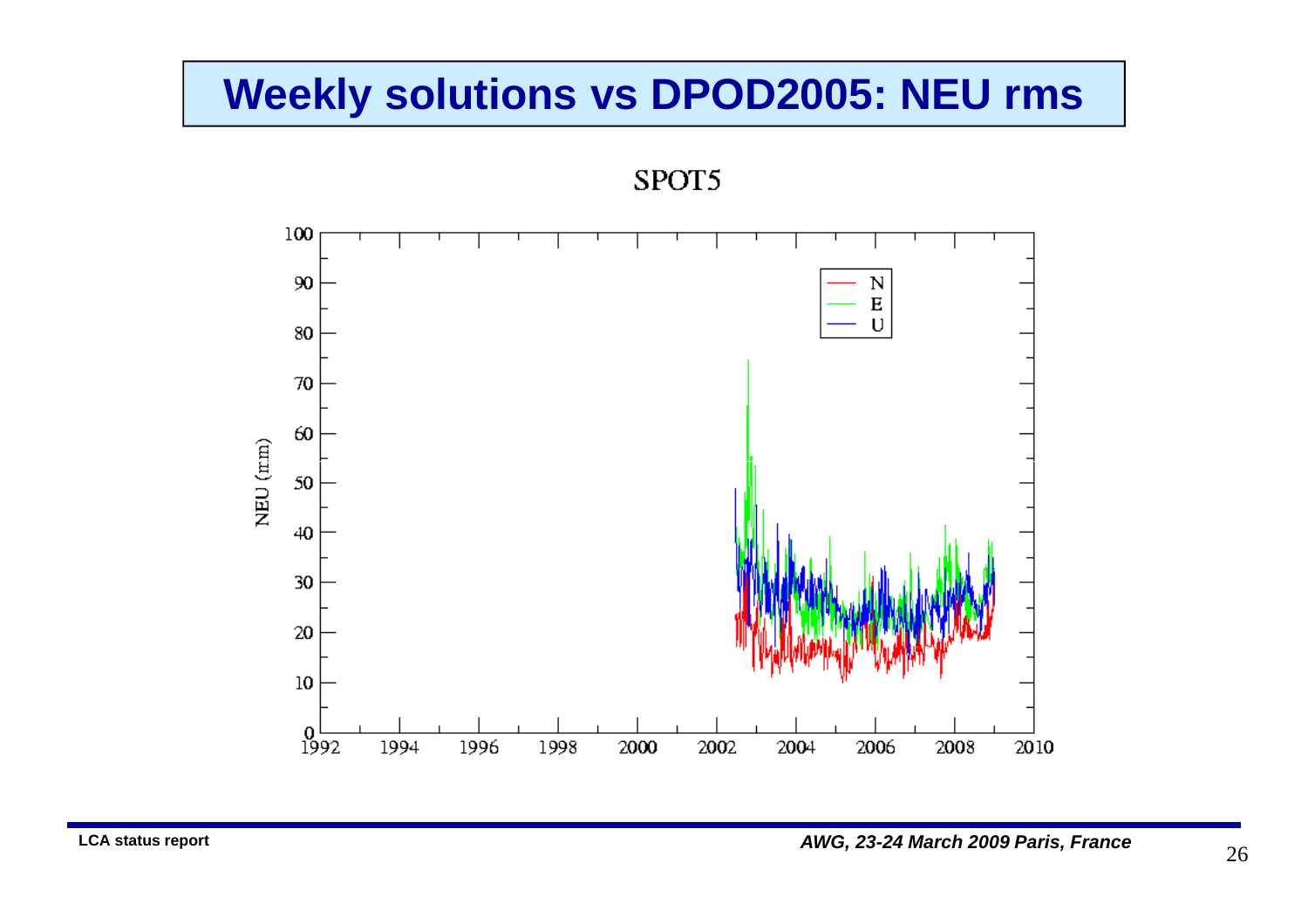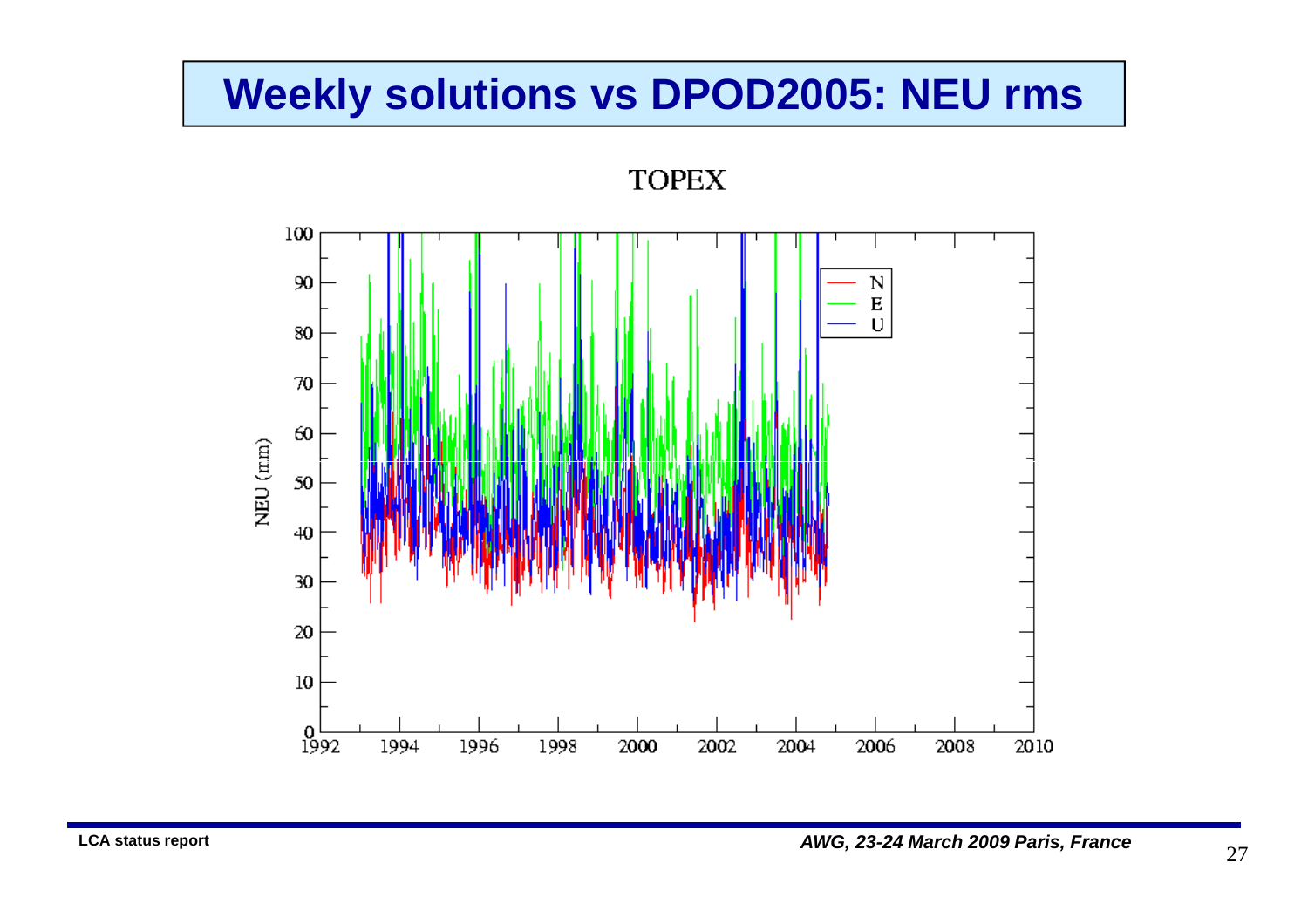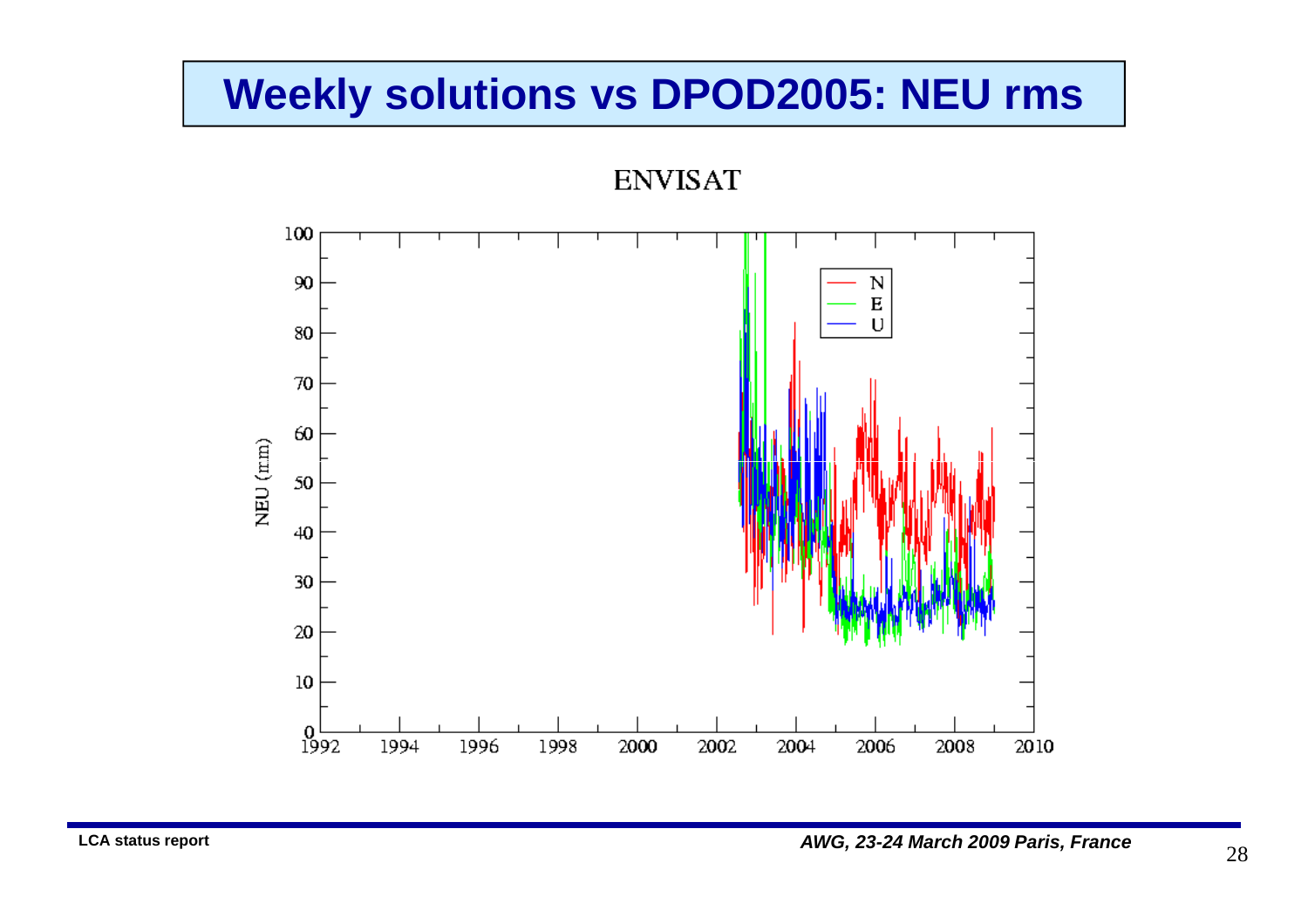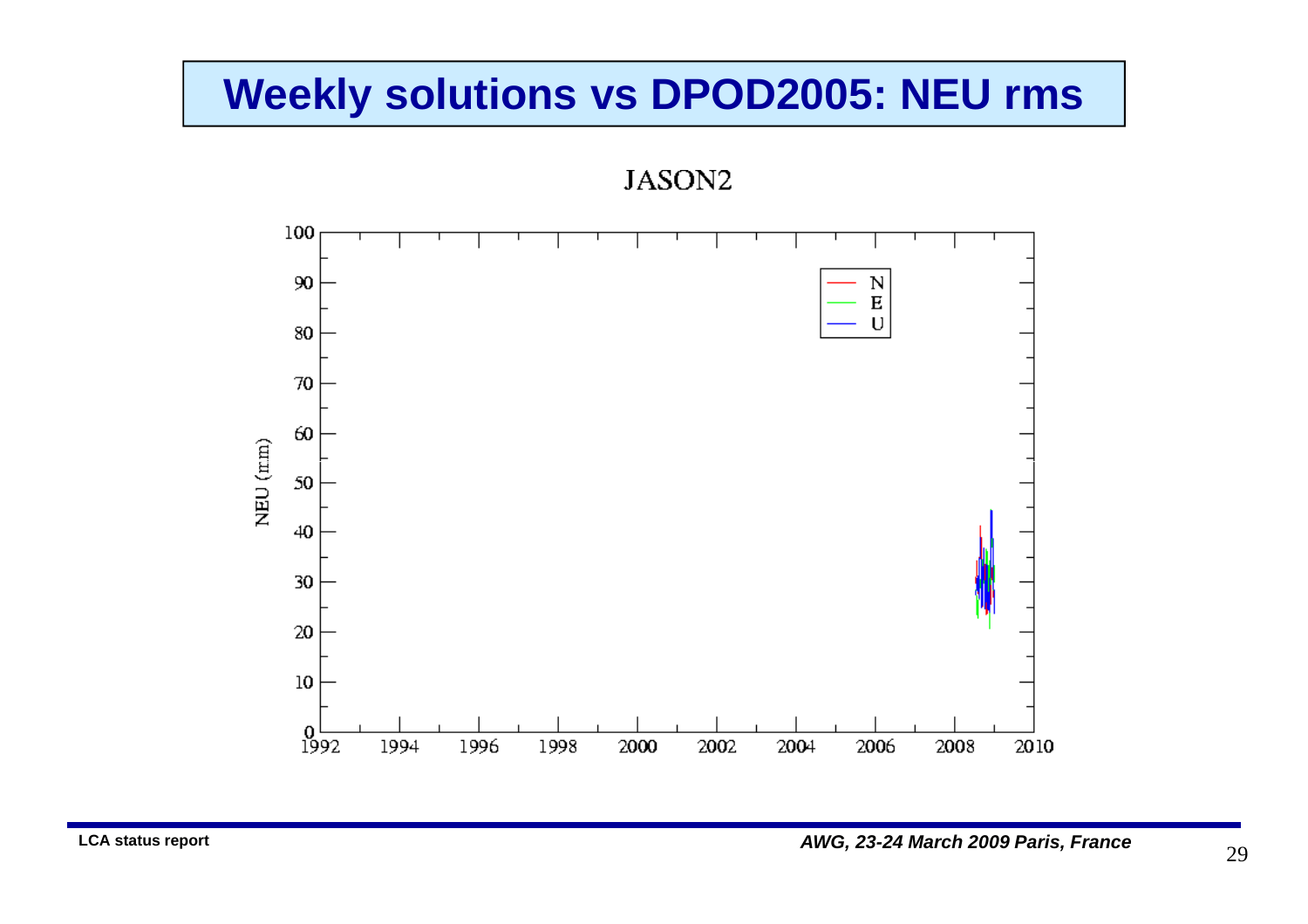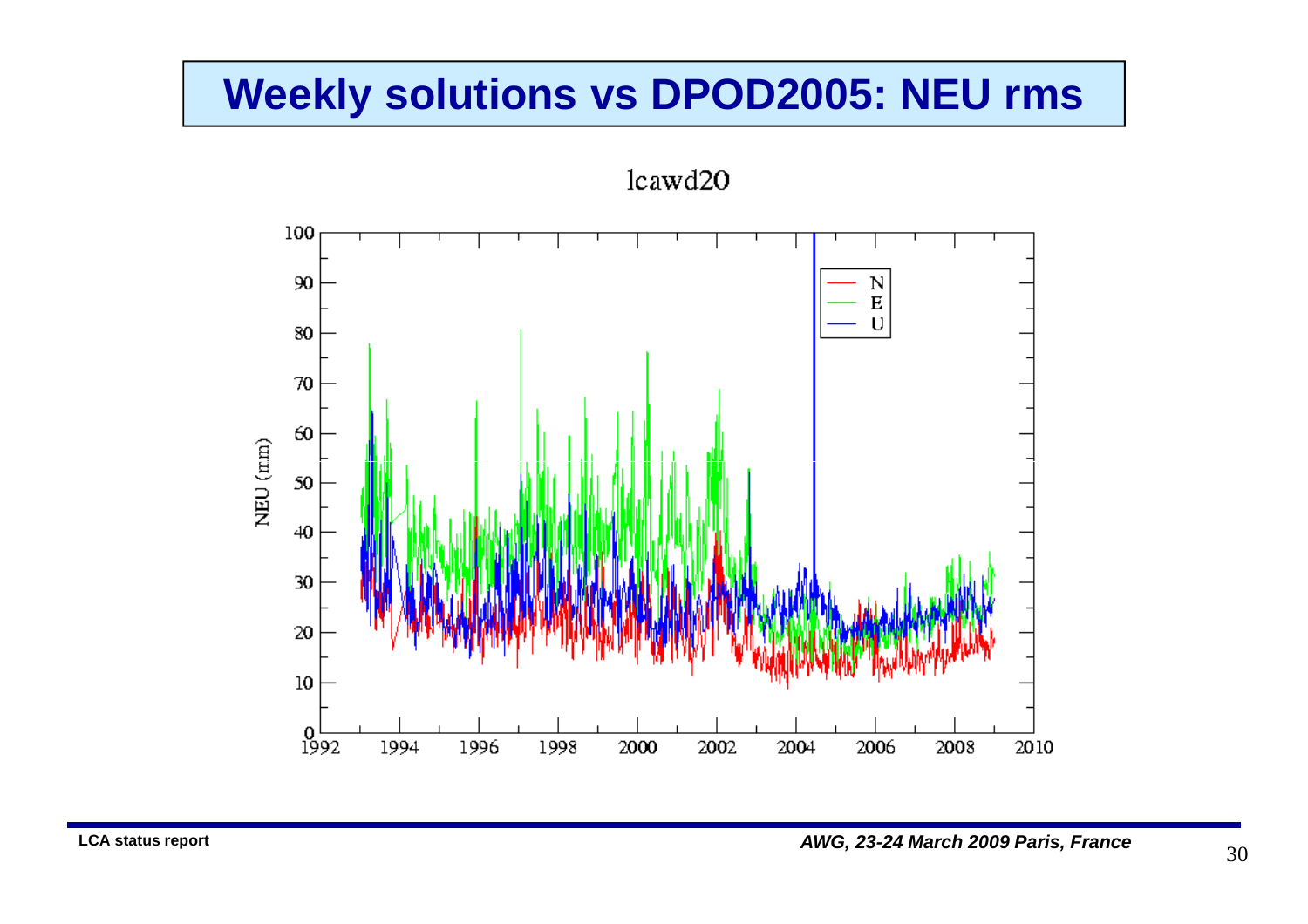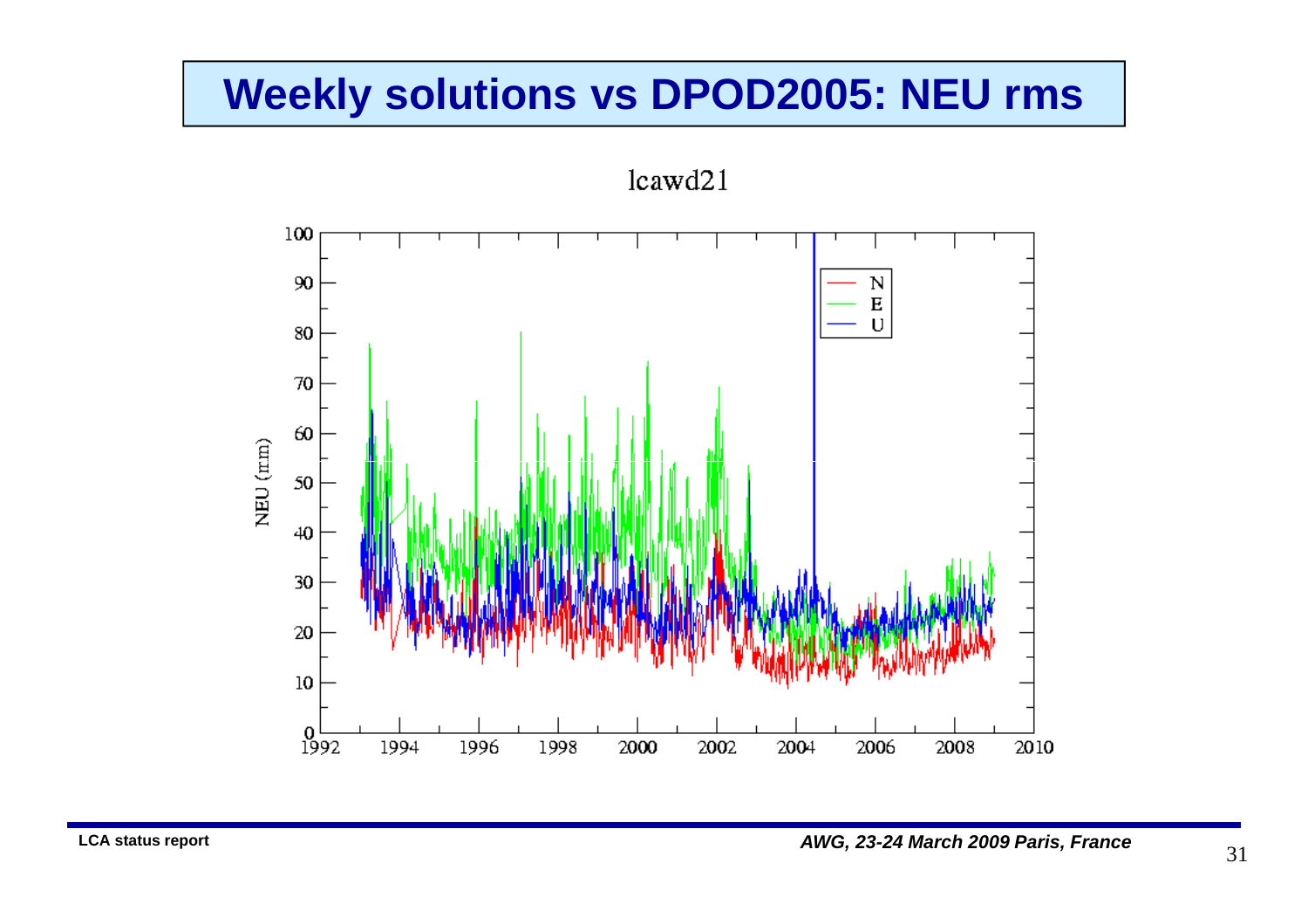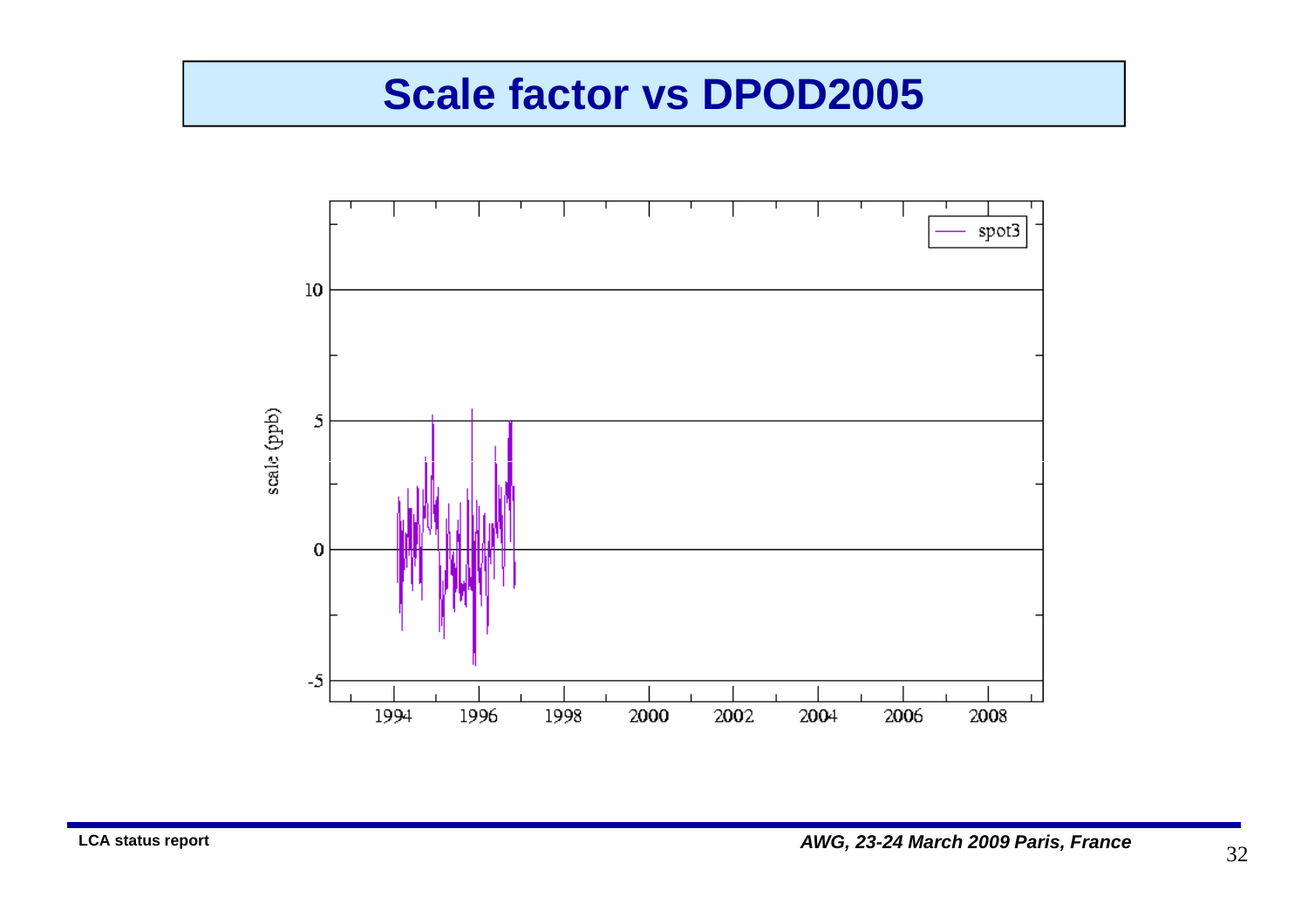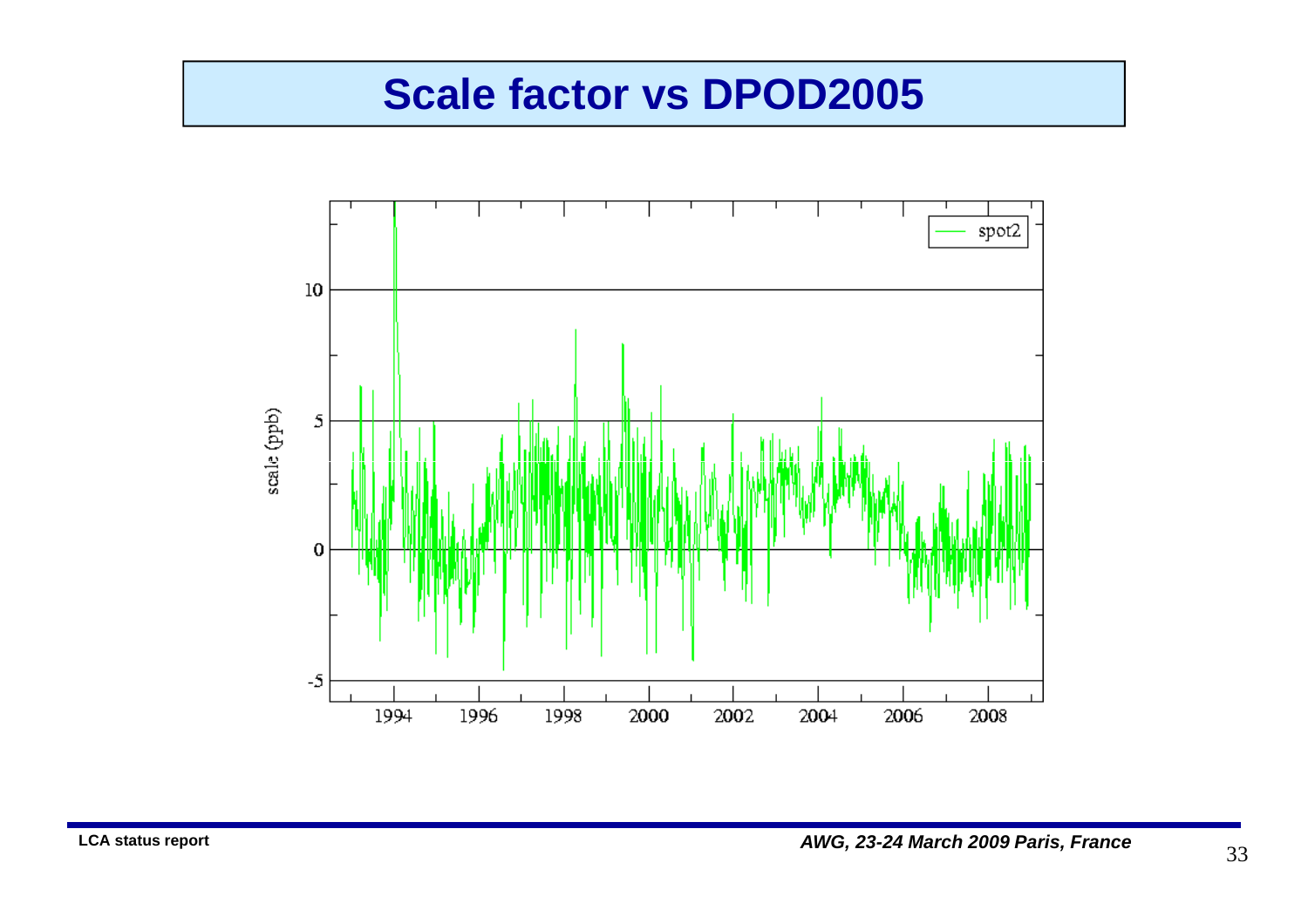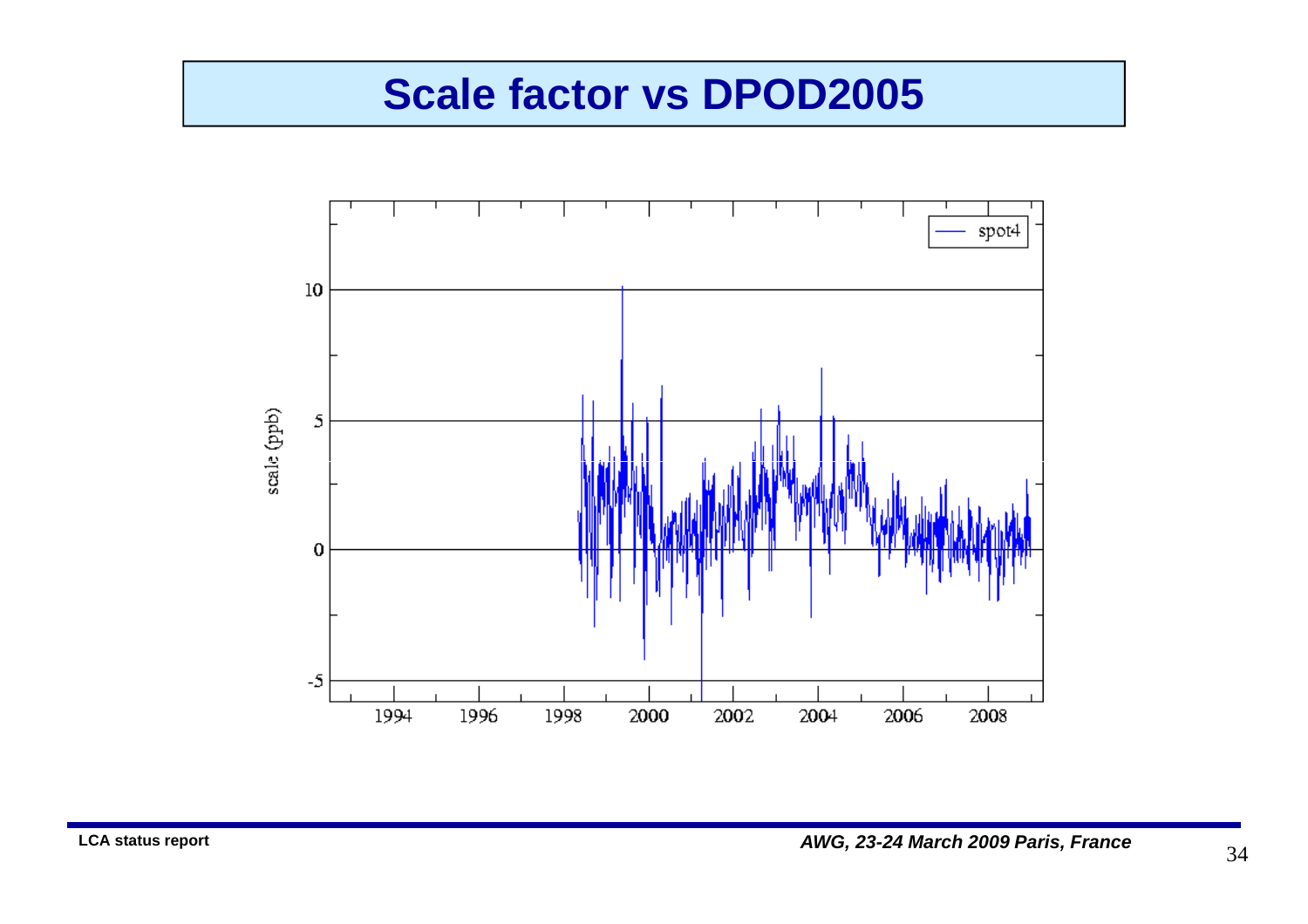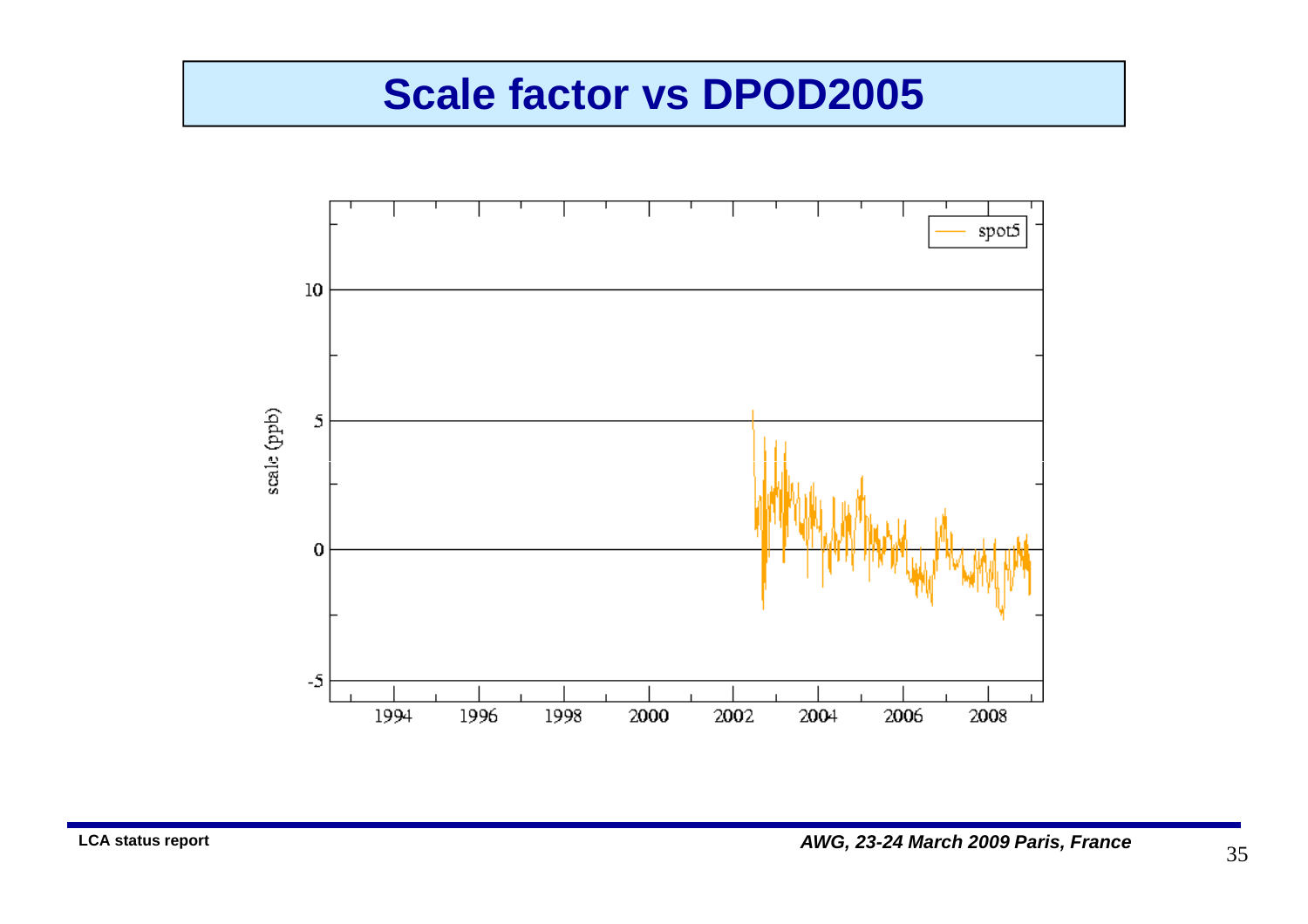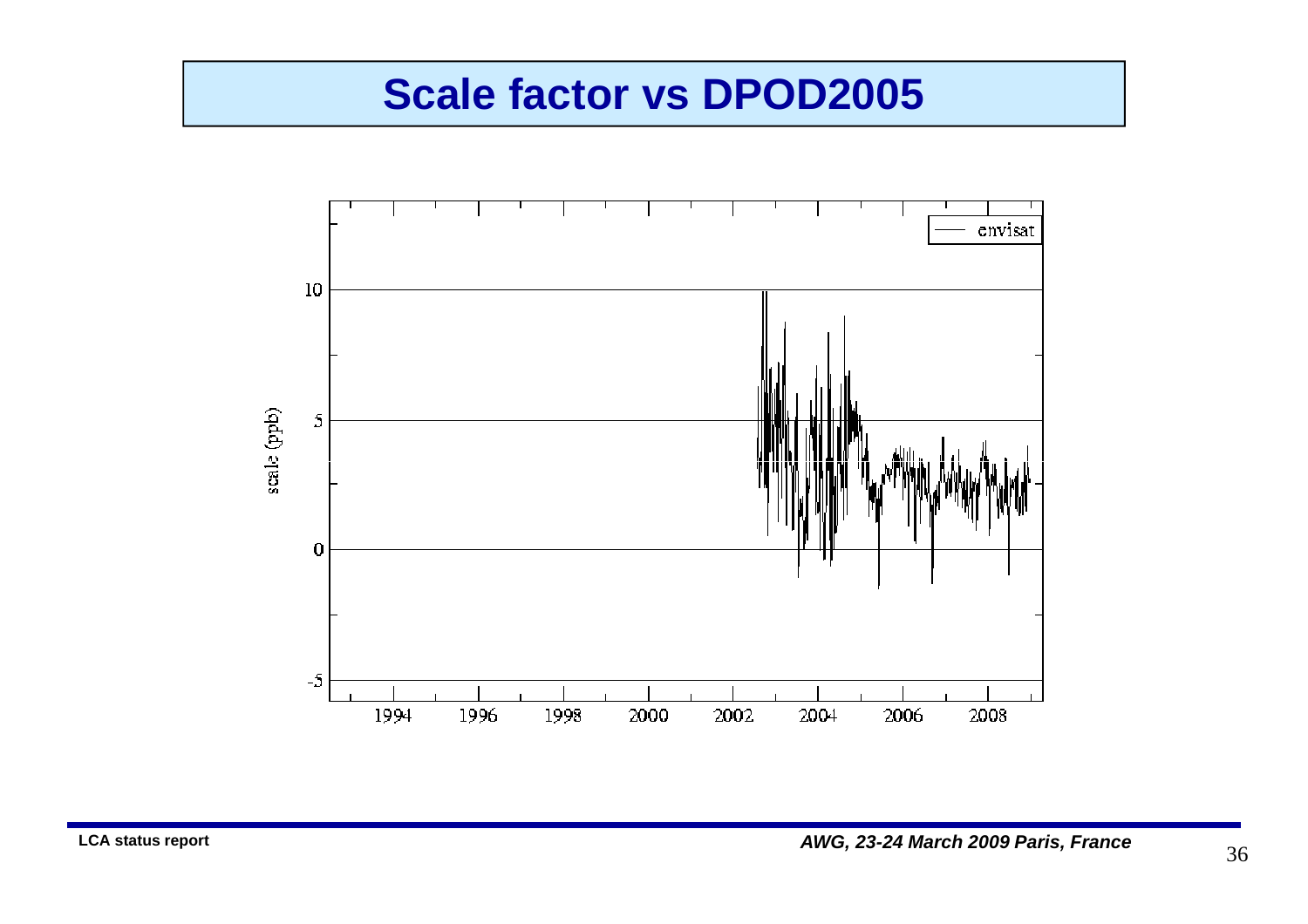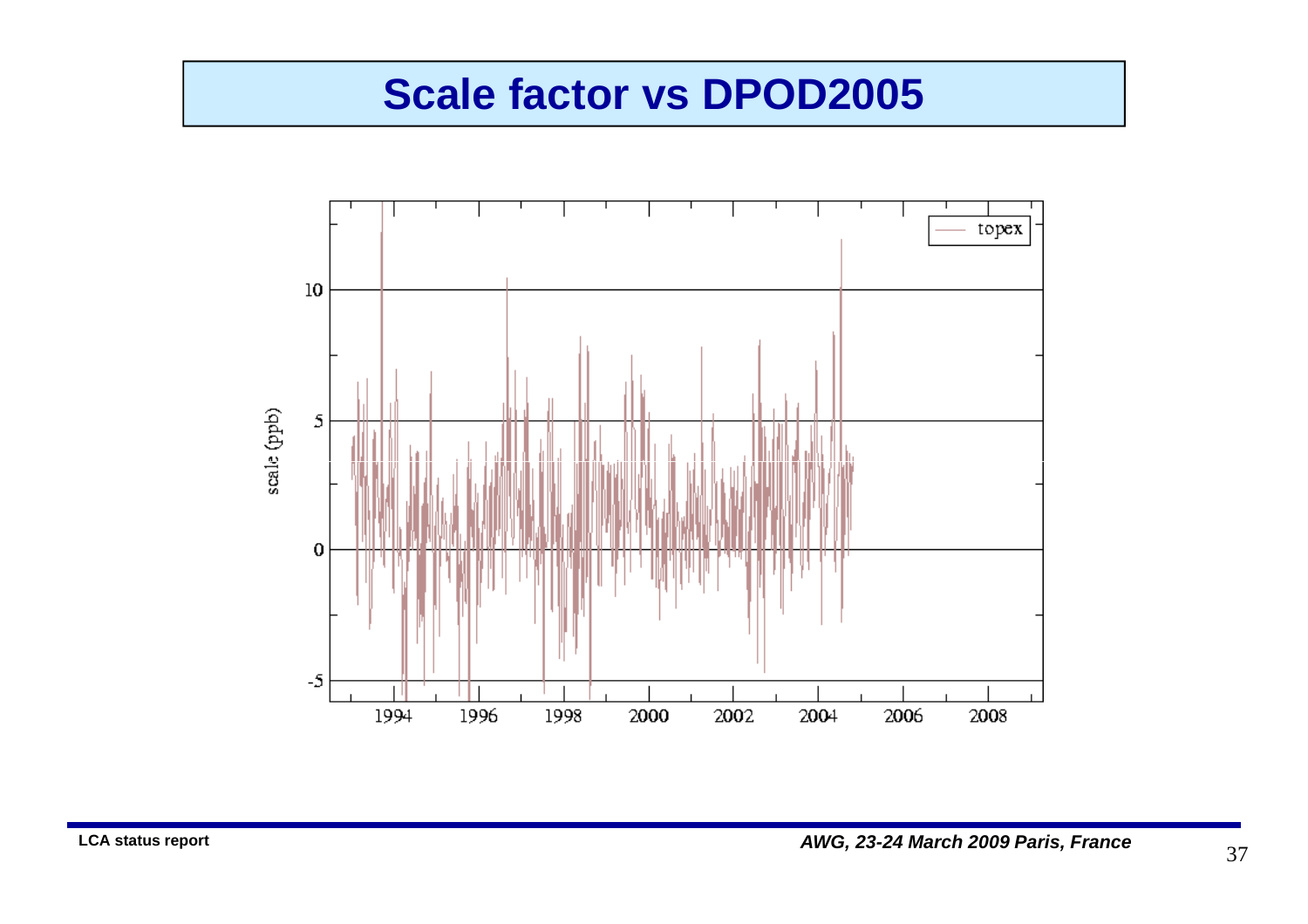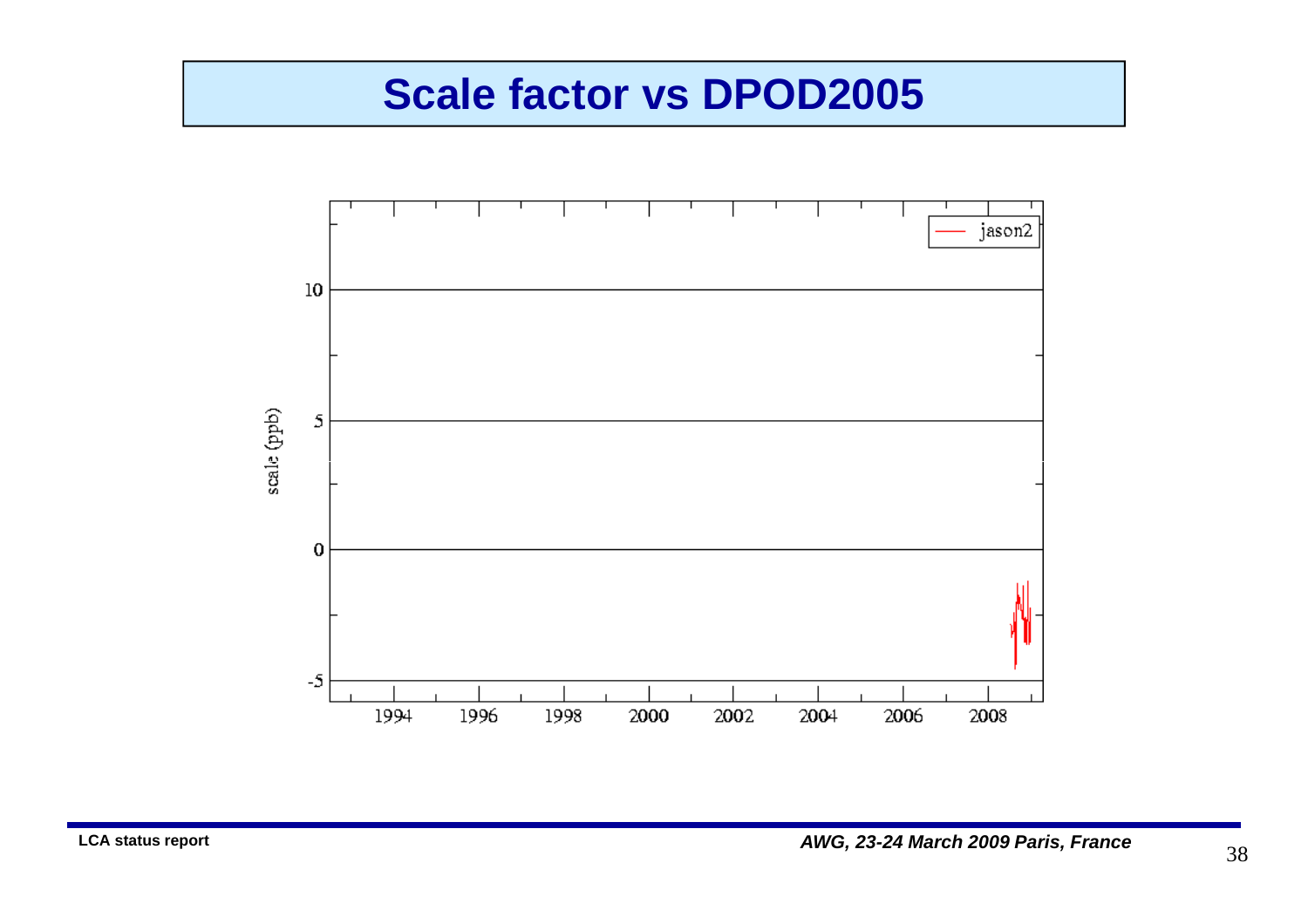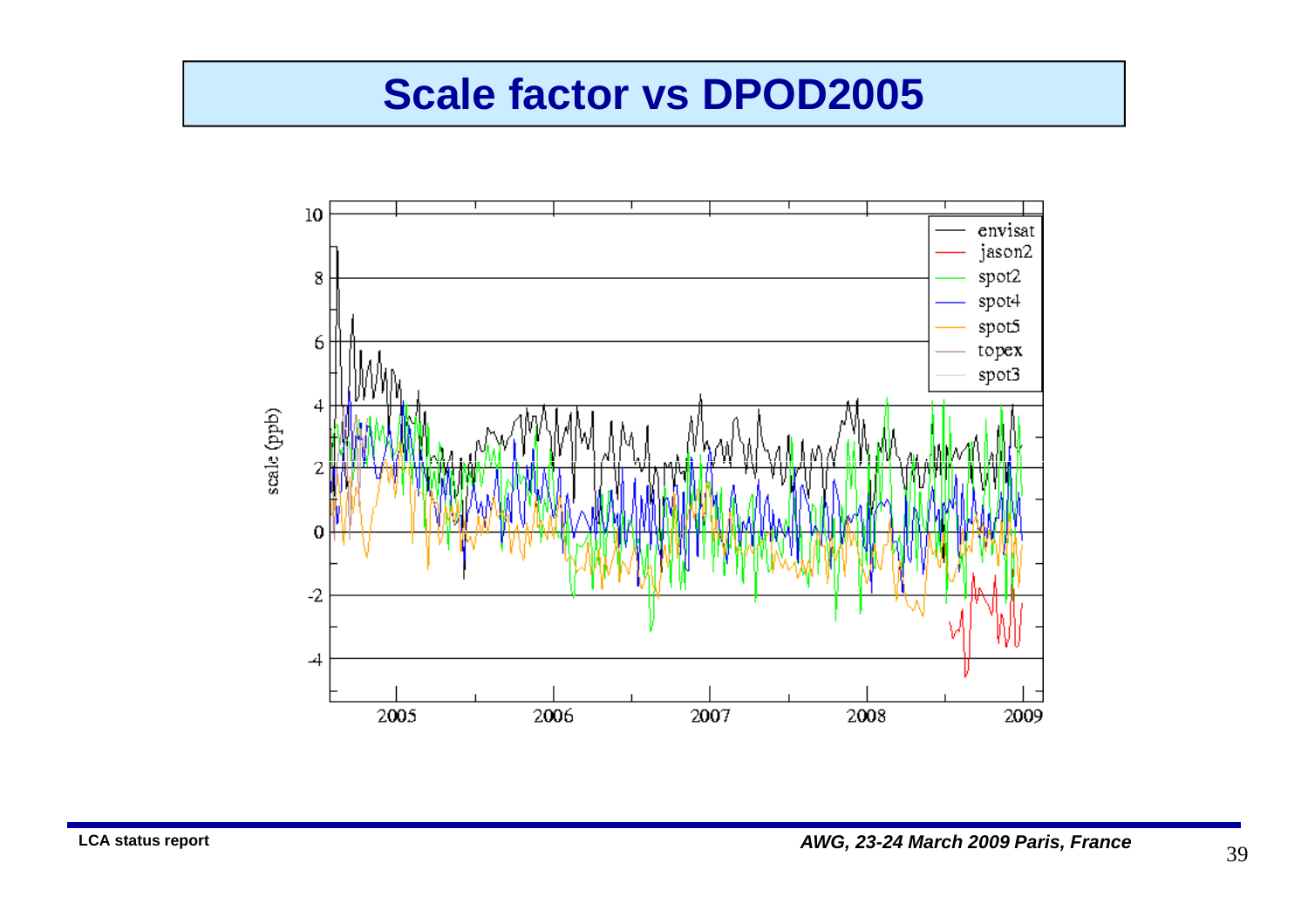#### **Atmospheric loading effect**

#### Per week comparison to ITRF2005

lcawd20 with atm load.<br>Icawd21 without atm load



**AWG, 23-24 March 2009 Paris, France**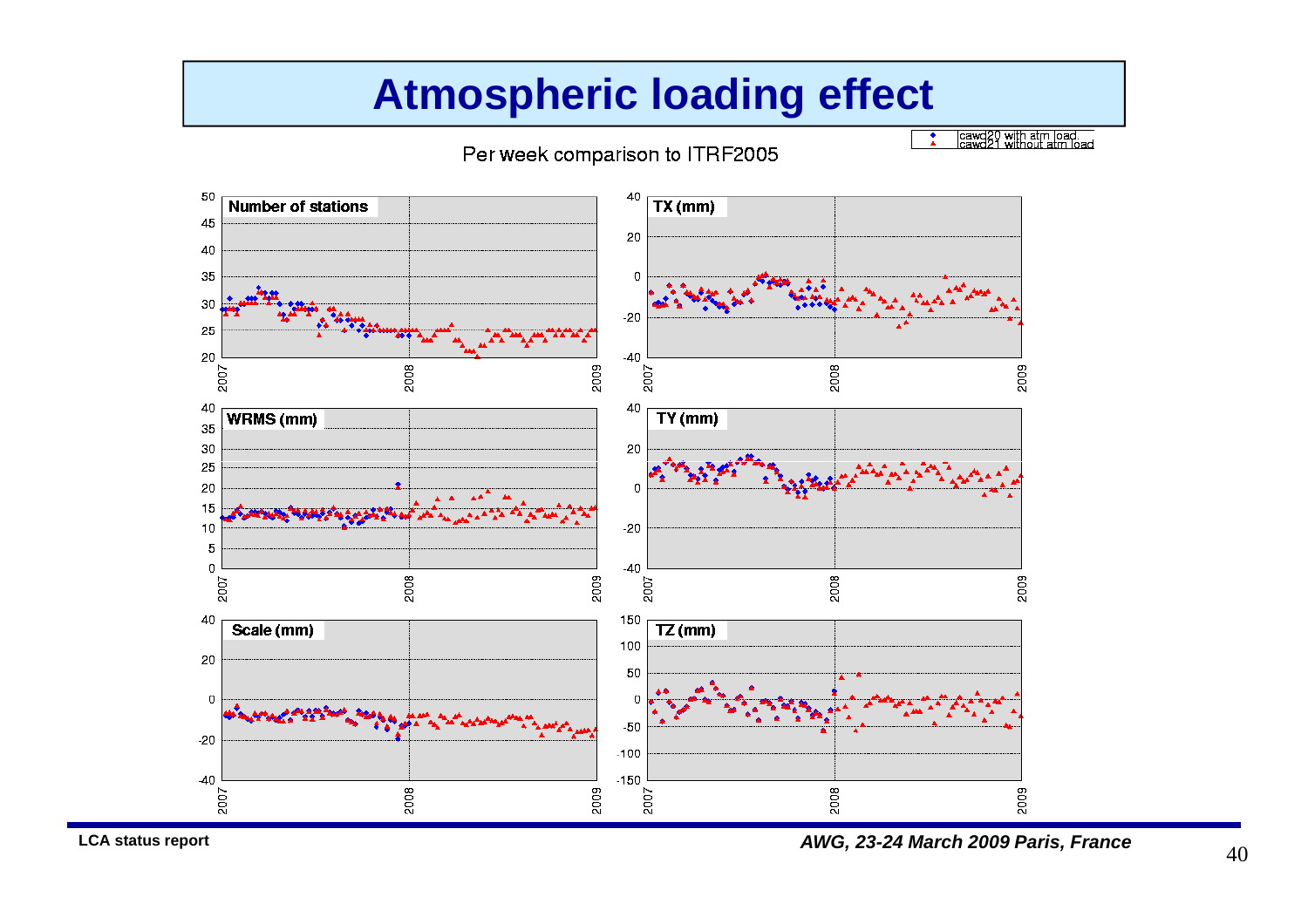#### **Jason-2 contribution**

#### Per week comparison to ITRF2005

 $\begin{array}{c} \text{cawd21} \\ \text{cawd22} \\ \text{with J2} \end{array}$ Ŧ



**LCA status report**

**AWG, 23-24 March 2009 Paris, France**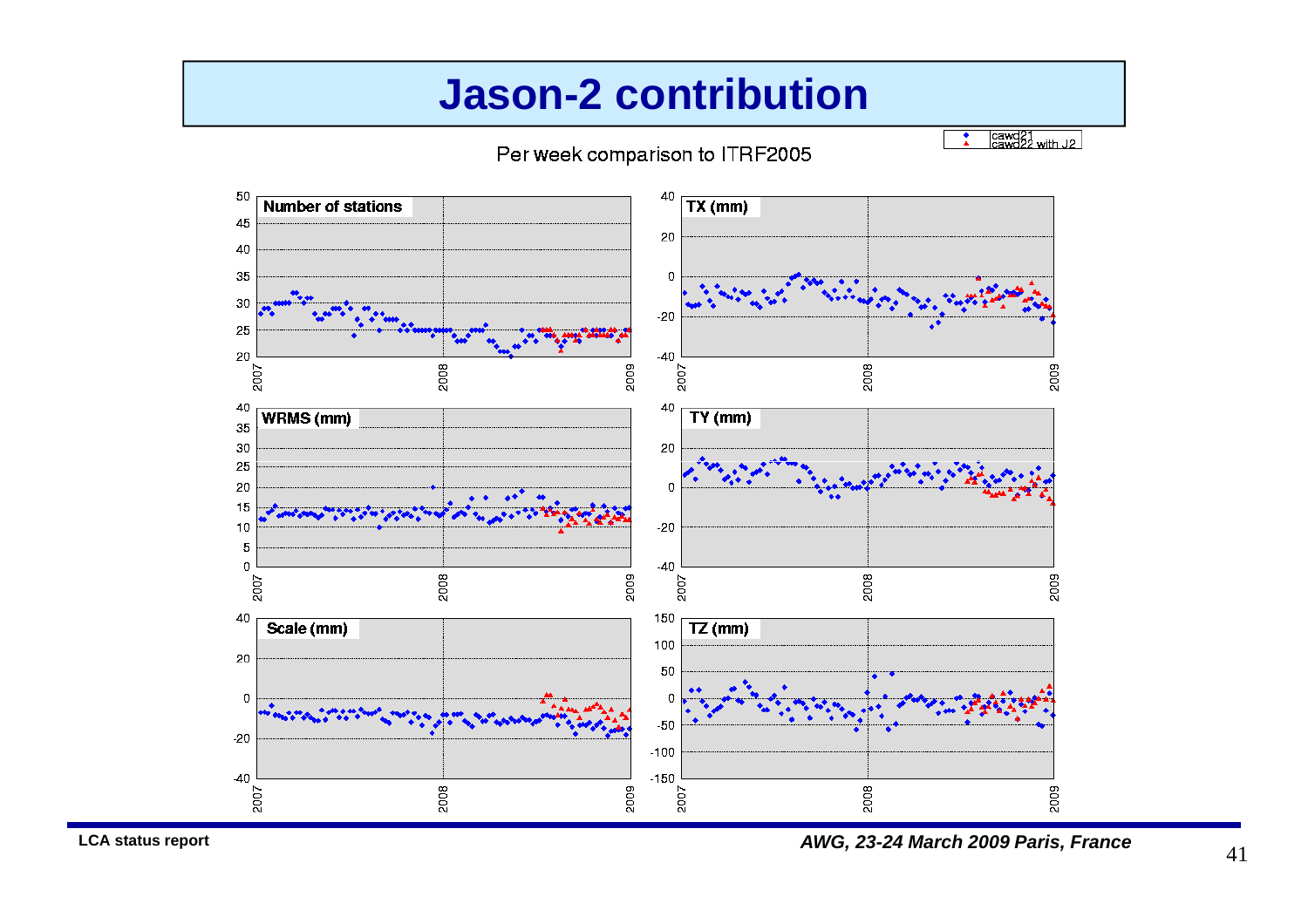#### **Polar motion: daily values**



**AWG, 23-24 March 2009 Paris, France**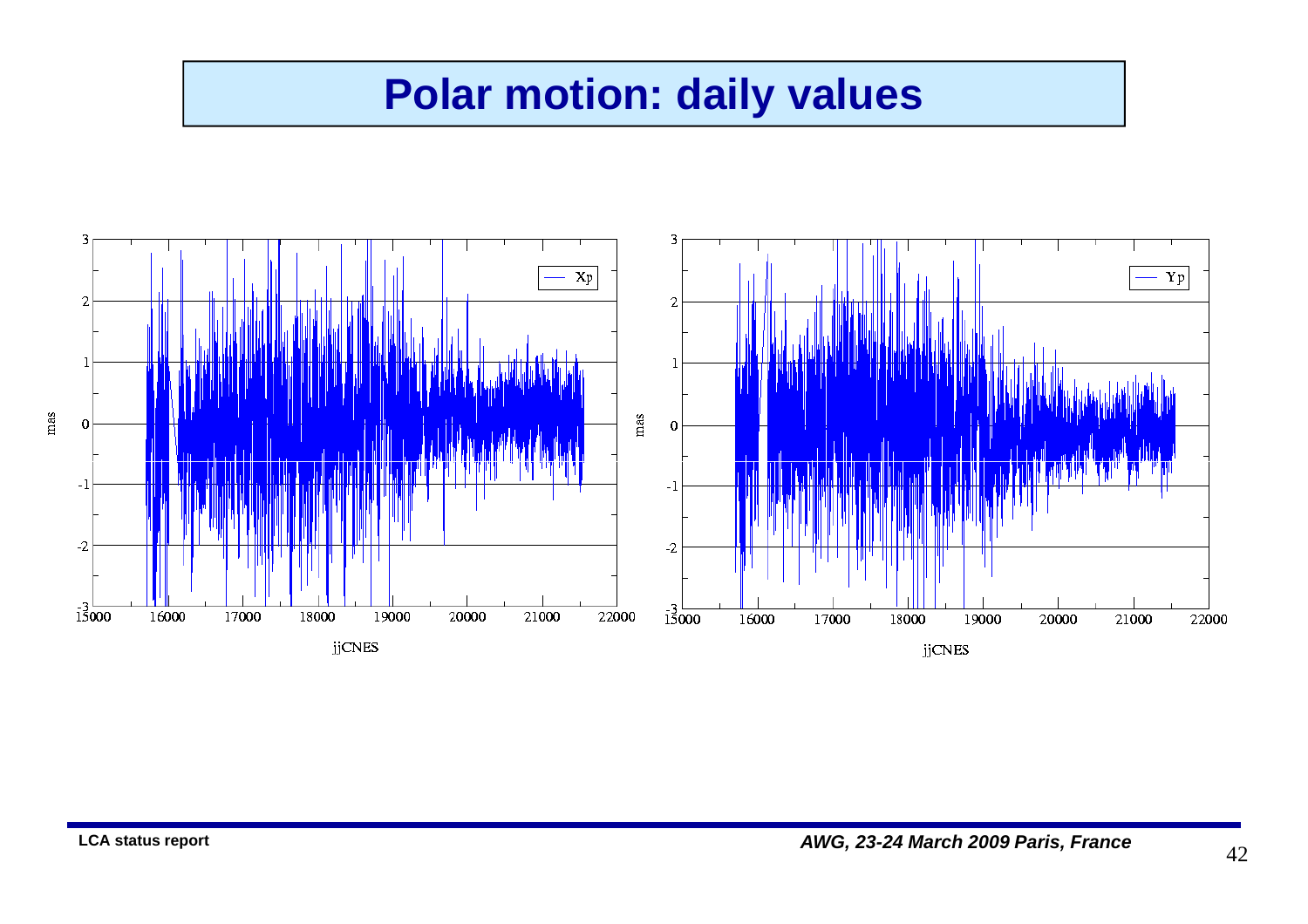## **Polar motion: Bias and WRMS**



| 1993-2008 | Total | <b>Bias</b> | Wrms  |
|-----------|-------|-------------|-------|
| $X$ (mas) | 5633  | 0.097       | 0,646 |
| Y (mas)   | 5633  | $-0.090$    | 0,553 |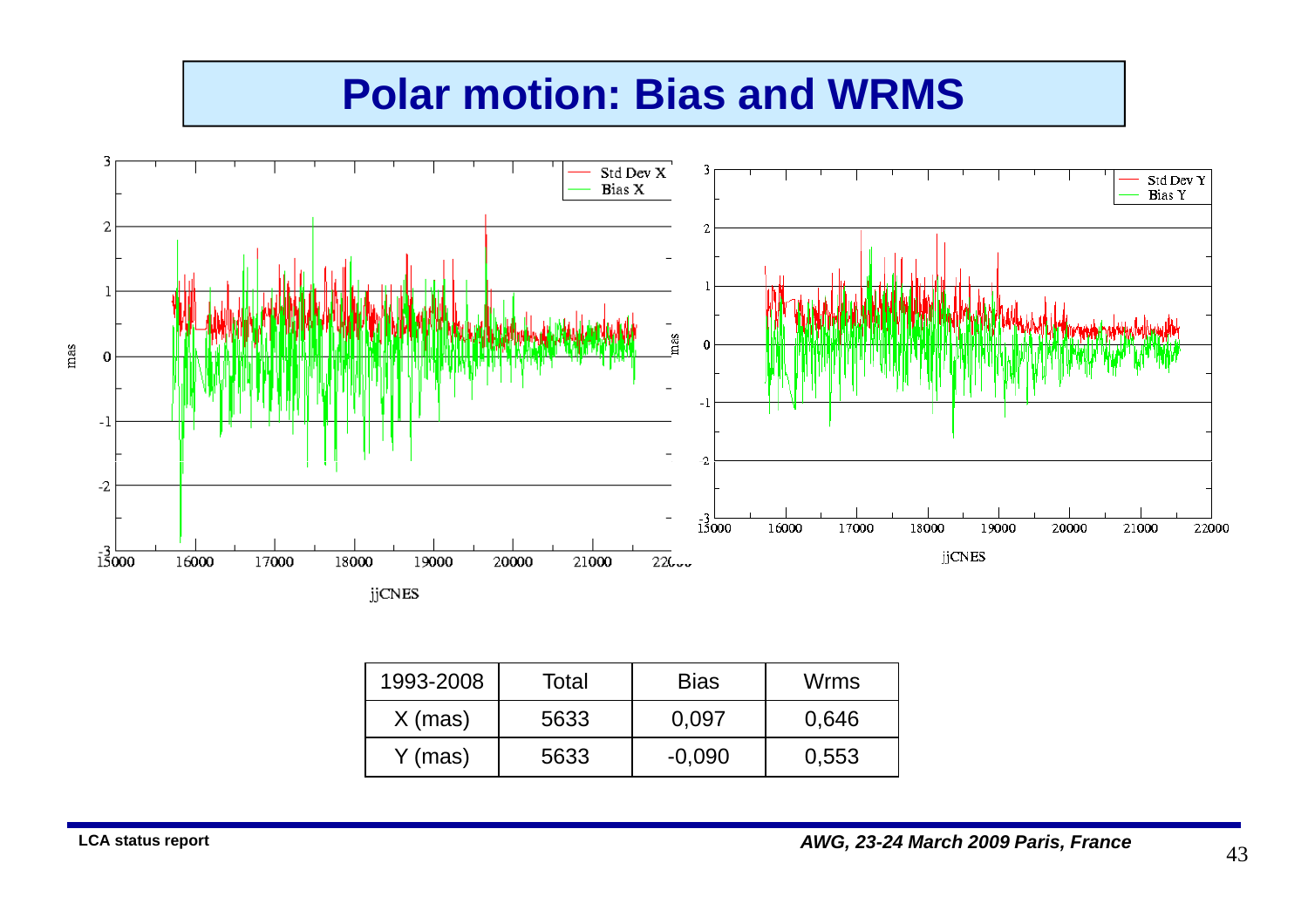#### **Issues**

#### From existing matrices:

Solar Radiation Pressure: Fix SRP values?

Time Varying Gravity field: Change values of C21 S21? Fix drift terms of degrees 2 and 3?

Re-processing of some arcs1 CD/hour? /min?

Spot2/Spot3:

Use the corrected angle of the solar pannel?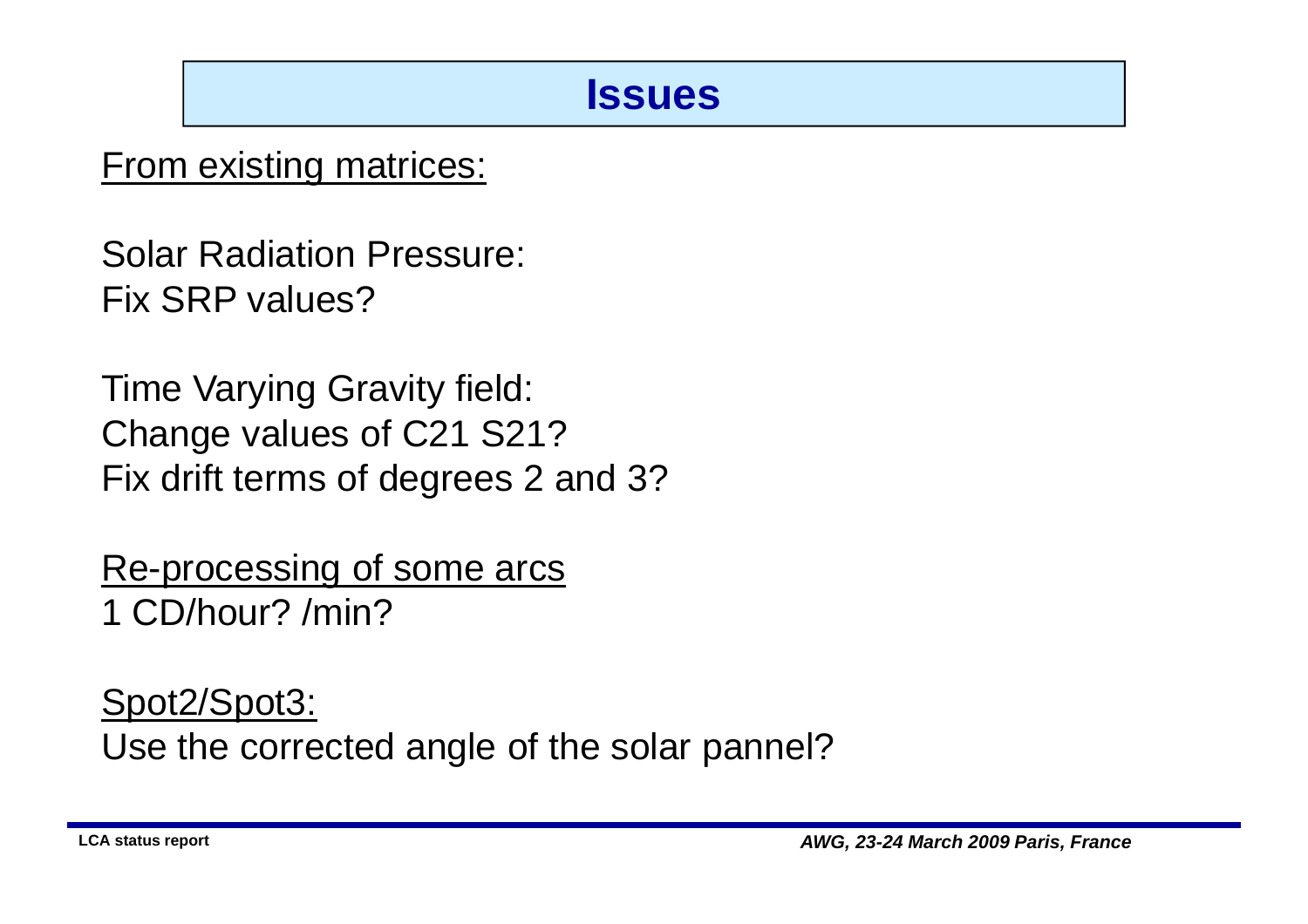#### **Back-up slides**